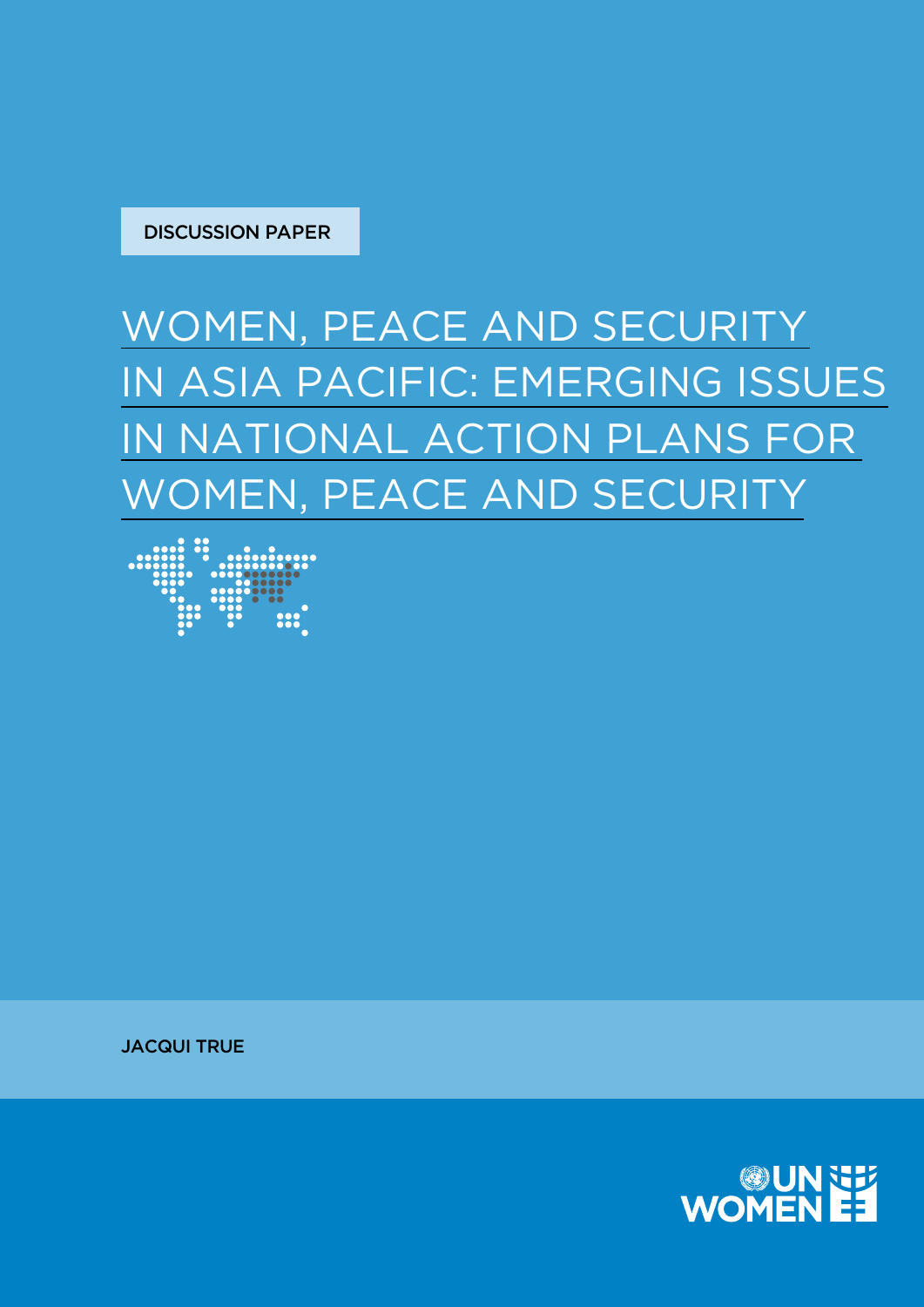Women, Peace, and Security in Asia Pacific: Emerging Issues in National Action Plans for Women, Peace and Security

Published 2016

Copyright © United Nations Entity for Gender Equality and the Empowerment of Women (UN Women) All rights reserved. Reproduction and dissemination of materials in this publication for education and non-commercial purposes are authorized without prior written permission from UN Women provided the source is fully acknowledged. Reproduction of this publication for resale or other commercial purposes is prohibited without permission from UN Women. Applications for permission may be addressed to info.th@unwomen.org

This independent discussion paper was produced for the Asia-Pacific Regional Symposium on National Action Plans on Women, Peace and Security, held on July 11-13 2016. The Symposium was convened by UN Women and the Government of Japan. The views expressed in this publication are those of the author, and do not necessarily represent the views of the Government of Japan, UN Women, the United Nations or any of its affiliated organizations.

Author: Jacqui True Copy Editor: Anthony Burnett Designer: Kung Termvanich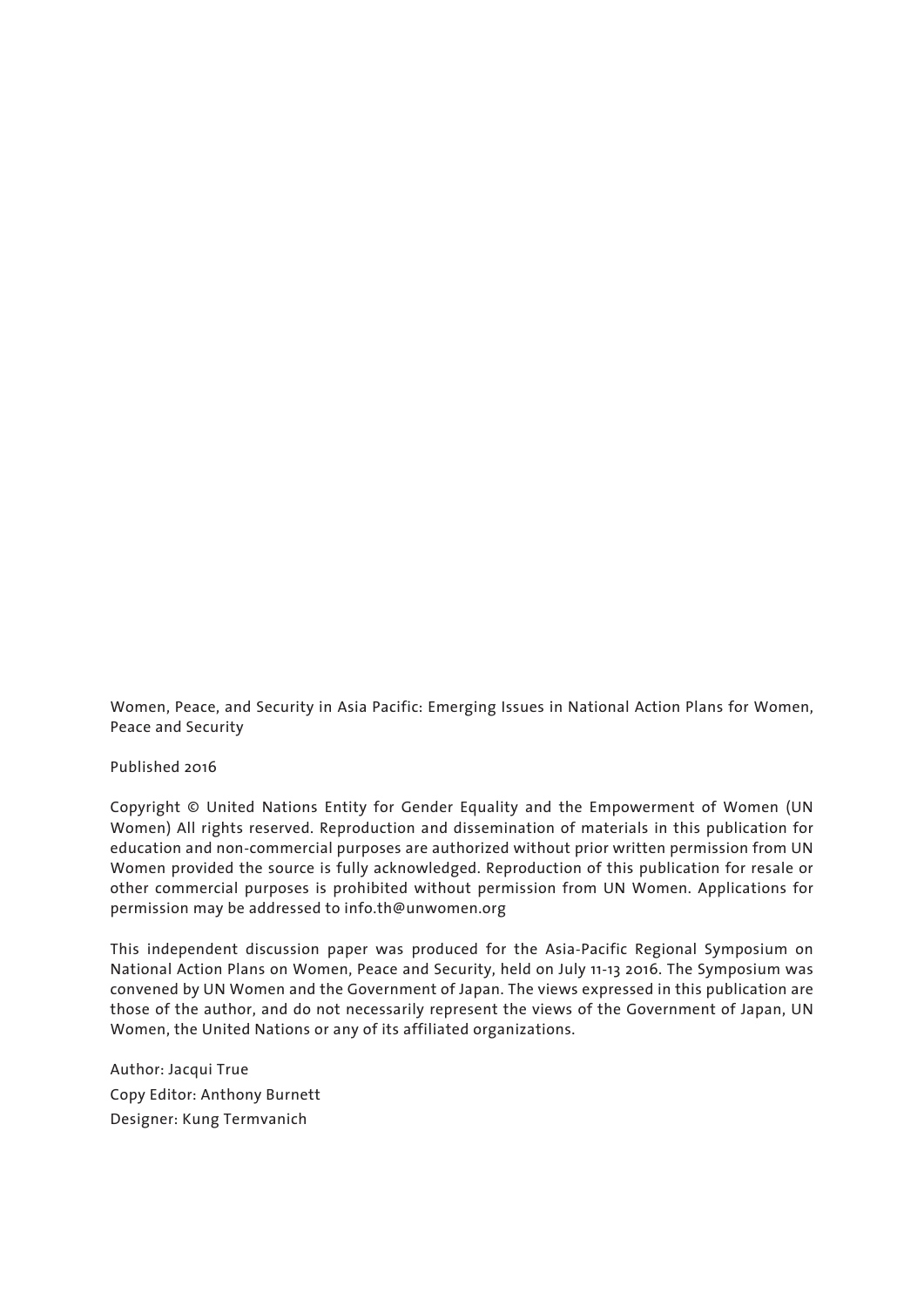# TABLE OF CONTENTS

| <b>ACKNOWLEDGEMENT</b>                                                                         | 3  |
|------------------------------------------------------------------------------------------------|----|
| <b>ABOUT THE AUTHOR</b>                                                                        | 3  |
| <b>EXECUTIVE SUMMARY</b>                                                                       | 4  |
| <b>INTRODUCTION</b>                                                                            | 6  |
| Women, peace and security framework<br>and national action plans                               | 6  |
| Asia-pacific regional context                                                                  | 7  |
| <b>CHAPTER 1. EMERGING ISSUES:</b><br><b>CHALLENGES AND APPROACHES</b>                         | 9  |
| i.<br>Direct threats to women's human<br>rights and freedoms                                   | 10 |
| Drivers of conflict with root causes<br>ii.<br>in structural gender inequalities               | 12 |
| iii. The failure to harness women's<br>participation and resilience                            | 13 |
| iv. The need for gender-inclusive<br>analysis and gender-responsive<br>solutions               | 15 |
| <b>CHAPTER 2. TOWARD AN</b><br><b>INTEGRATED WOMEN, PEACE</b><br><b>AND SECURITY FRAMEWORK</b> | 17 |
| Institutional opportunities and<br>constraints                                                 | 17 |
| Conceptual and implementation<br>tensions in national action plans                             | 19 |

#### CHAPTER 3. CONCLUSION AND RECOMMENDATIONS 21 Conclusion <sup>21</sup> Practical recommendations on emerging women, peace and security (WPS) issues and National Action Plans (NAPs) REFERENCES 24 ENDNOTES 28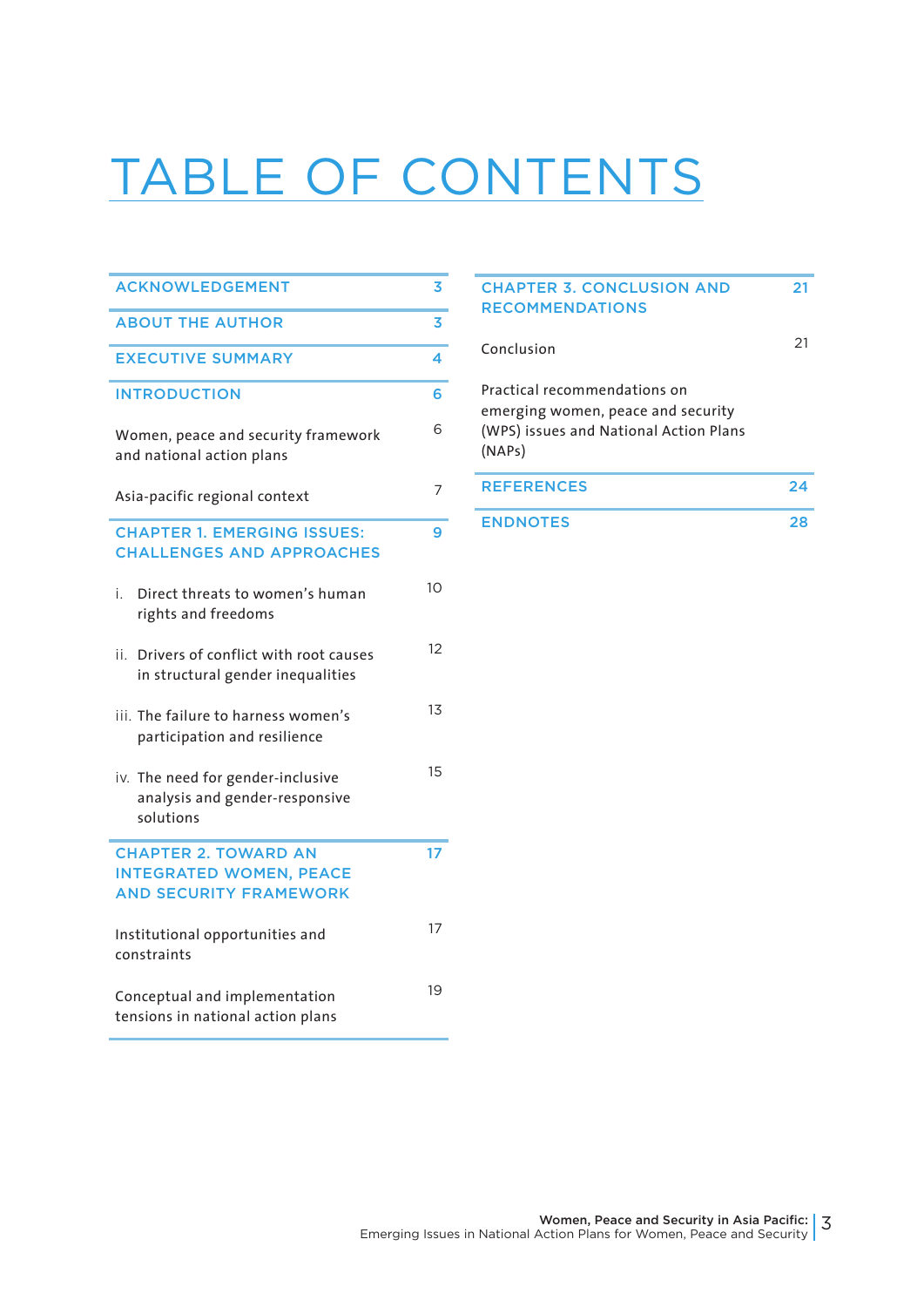### ACKNOWLEDGEMENT

I would like to thank Hanny Cueva-Beteta and Aisling Swaine for their careful reading of drafts of this paper, and Carla Silbert for her assistance with the recommendations. I am also very grateful to Sara E. Davies, Katrina Lee Koo, Swati Parashar, and Maria Tanyag for their insights on the emerging issues discussed in this paper as a result of our ongoing conversations and collaborative research. Finally, many of the concerns and examples shared in this paper were influenced by the presentations and discussions by government, civil society and academic representatives at the Asia Pacific Regional Symposium on National Action Plans on Women, Peace and Security hosted by UN Women and the Embassy of Japan in Bangkok, Thailand, 11-13 July 2016.<sup>1</sup>

## ABOUT THE AUTHOR

Jacqui True is Director of the Monash GPS (Gender, Peace and Security Centre), Professor of Politics & International Relations and Australian Research Council Future Fellow at Monash University, Australia. She received her PhD from York University, Toronto, Canada and has held academic positions at Michigan State University, the University of Southern California, and the University of Auckland.

Her current research is focused on understanding the political economy of post-conflict violence against women and the patterns of systemic sexual and gender-based violence in Asia Pacific conflict-affected countries. Recent publications include Reframing Conflict-Related Sexual Violence in Security Dialogue with Sara E. Davies and Scandalous Economics: *The Politics of Gender and Financial Crises* (New York: Oxford University Press, 2016) edited with Aida Hozic. Her book, The Political Economy of Violence Against Women (Oxford, 2012) won the American Political Science Association's 2012 biennial prize for the best book in human rights and the British International Studies Association International Political Economy book prize in 2013.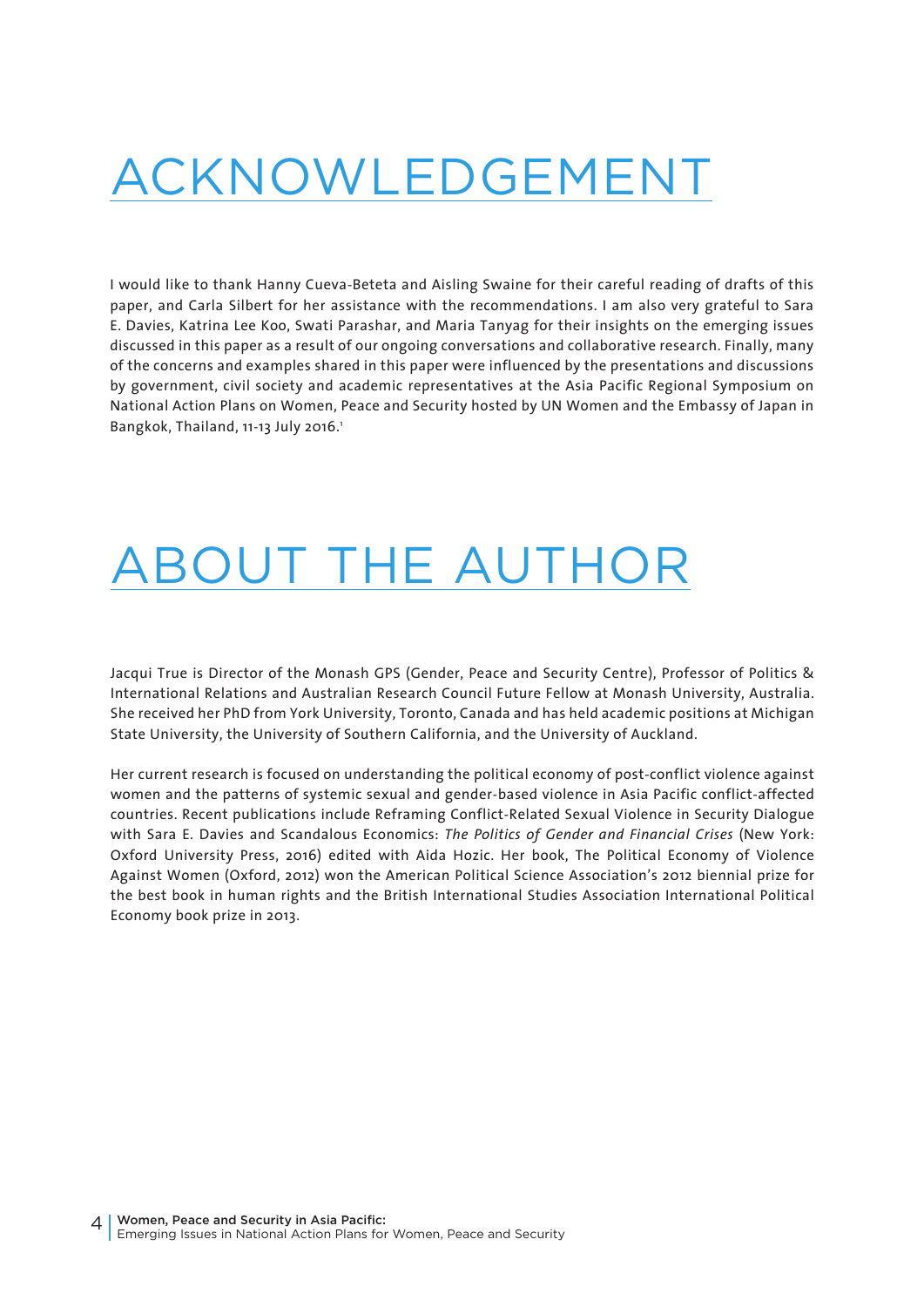### EXECUTIVE SUMMARY

Recognising the importance of the 15th anniversary of the landmark United Nations Security Council Resolution (UNSCR) 1325, the UN Global Study ('Preventing Conflict, Securing Peace', UN Women 2015) on the implementation of the Women, Peace and Security (WPS) agenda called for the redoubling of efforts at the UN, and among States and civil society, to fulfil the goals of this agenda. In October 2015, at the High Level Open Debate in the UN Security Council, States renewed their commitment to UNSCR 1325 by unanimously adopting Resolution 2242. Both the Global Study and UNSCR 2242 emphasise the changing global context of peace and security, highlighting the gender dimensions of the escalation in violent extremism, the mass forced migration of refugees and internally displaced persons (IDPs), and of the impact of climate change. These global challenges have major implications for peace and security, and particularly the harmful effects on the human rights of women and girls.

Although there is growing scholarly, government and civil society awareness of the unequal, gendered dynamics and impacts of conflict, there is far less understanding of violent extremism, mass displacement, and climate change, and their gender-specific causes and consequences. These emerging issues are having a visible and growing impact on peace and security in the Asia-Pacific region, in particular on the achievement of women and girls' security. Conflicts in the region both affect and are affected by climate-induced natural disasters, and resource degradation and scarcity. Conflict and disaster (and often their combined effects) create or contribute to mass displacement, in which women and girls are adversely affected. Displacement of large populations, in turn, fuels instability and conflict with social dislocation and resettlement. In such contexts, where some population groups are often marginalised or excluded, and women and girls become targets of abuse and exploitation, the opportunity is heightened for extremist ideologies to take root, reasserting order and control over women, and for violent masculinities and mobilisation to spread. To be relevant and meaningful in the Asia Pacific region, the WPS agenda must be able to connect traditional and emerging security issues and provide practical approaches in mutually addressing them.

This paper explores the gender and security challenges with respect to preventing violent extremism and promoting a culture of peace and tolerance, and responding to the causes and effects of mass displacement and climate change. These challenges marshal significant resources, bureaucracy, and crisis management capacities, but to date none of the responses to them have adequately addressed the gender dynamics and inequalities involved. To develop an integrated WPS framework, the paper considers four key commonalities across the emerging issues of violent extremism, mass displacement and climate change. The three issues all represent (1) direct threats to women's human rights and freedoms; and (2) drivers of conflict with their root causes in structural gender discrimination and inequalities; that (3) underappreciate women's participation and resilience; and (4) require gender-inclusive knowledge and gender-responsive solutions. These common dimensions suggest the basis for a practical framework that could inform the design of new generation WPS National Actions Plans (NAPs) in the Asia-Pacific region.

National Action Plans are a crucial institutional mechanism for mainstreaming women's rights and gender equality in peace and security. They provide a concrete way to link the range of frameworks and agendas addressing women's rights and gender equality in conflict, disaster, sustainability and insecurity contexts. For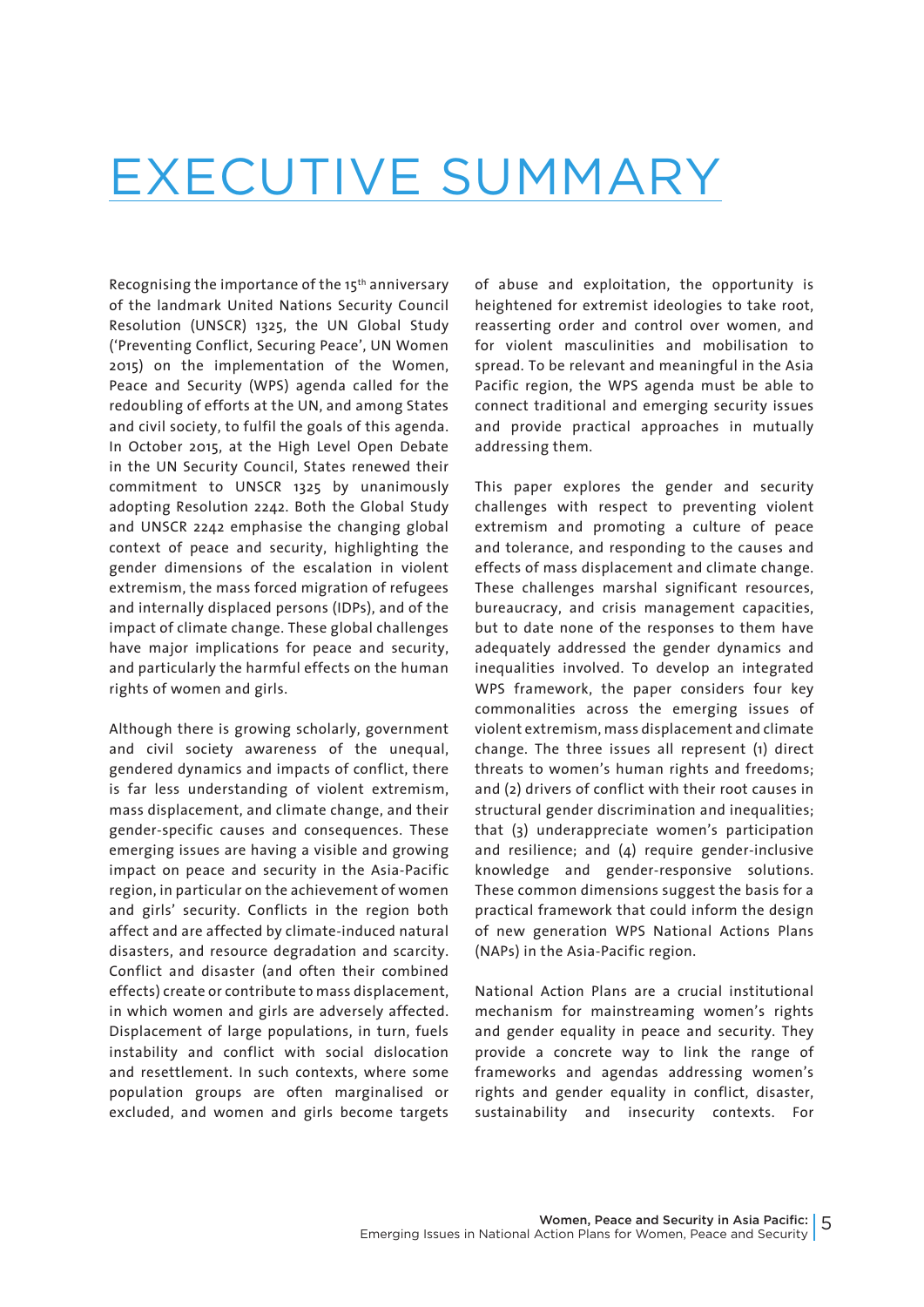example, the Convention on the Elimination of All Forms of Discrimination against Women (CEDAW) is an important complement to NAPs with its focus on substantive gender equality and non-discrimination, its recognition of the diversity among women, and with General Recommendation 30, its broad definition of conflict and post-conflict situations. NAPs make it possible and feasible for governments and civil society to establish nationally meaningful goals and targets to address multiple security challenges together, and they typically require agencies and actors to deliver on specific responsibilities and goals. While, the 2030 Sustainable Development Goals (SDGs) aim to provide a single, universal framework for realising peaceful and sustainable development, they are largely an aggregation of agendas. By themselves, the 17 SDGs do not provide the mechanisms for integrating multiple agendas relating to development, peace, security, sustainability, human rights and gender equality. These must be developed at national and regional levels. **WPS NAPs could serve that purpose if they are explicitly designed to integrate rather than aggregate common goals between peace and security,** and other agendas such as those relating to displacement, climate change, and the prevention of violent extremism. The paper examines the institutional opportunities and constraints to such integration. It considers where conceptual and implementation tensions might arise between and among the WPS, displacement, climate change and countering violent extremism (CVE) agendas based on research and perspectives from the Asia Pacific region. Finally, the paper offers some practical recommendations for governments, the UN and donors, and civil society actors including women's organisations, on approaches to designing NAPs that address and connect traditional and emerging WPS issues.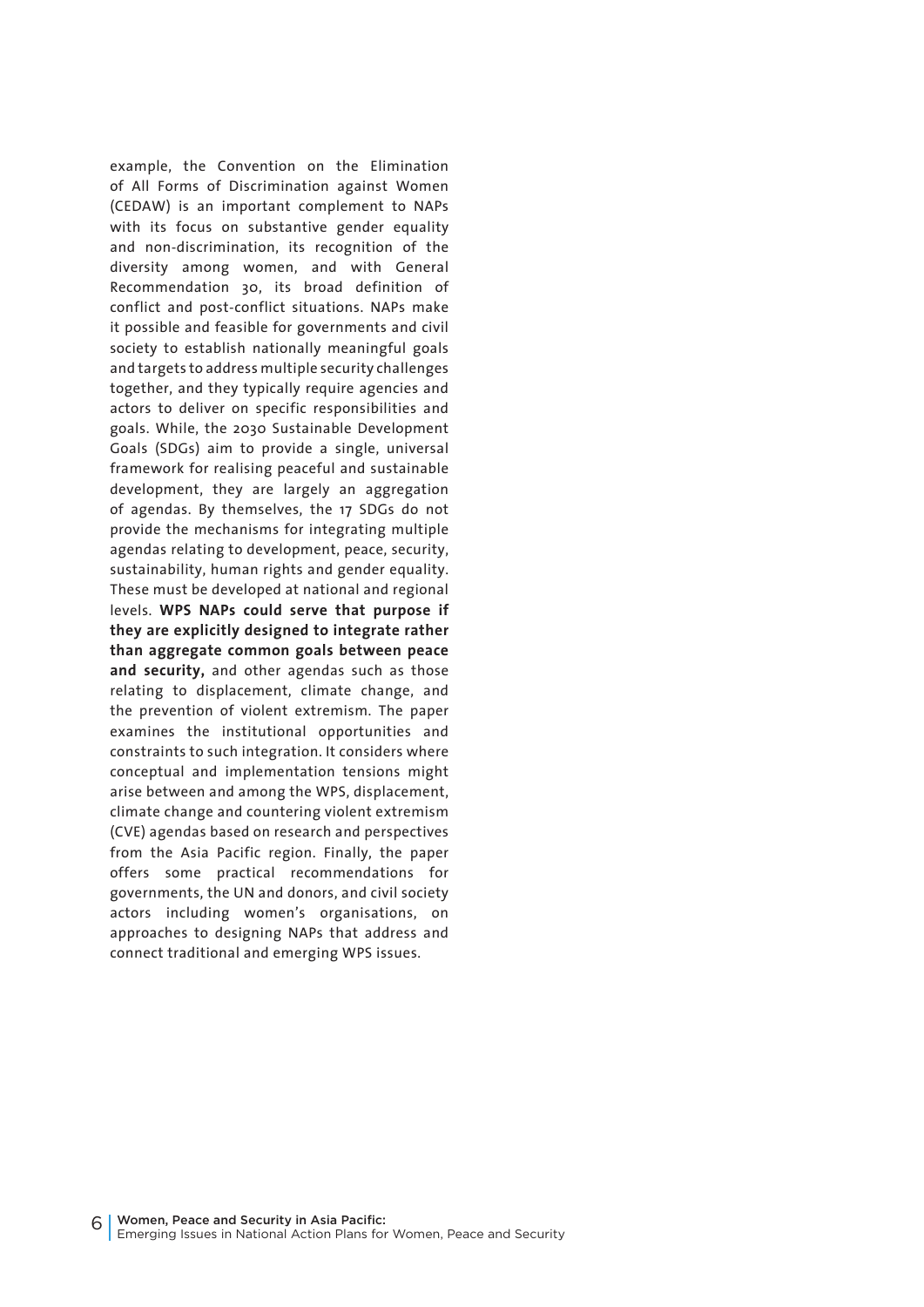### INTRODUCTION

In the 15 years since the passage of United Nations Security Council Resolution (UNSCR) 1325 (2000), the women, peace and security (WPS) agenda has never been more salient on the agenda of states and international organisations. The Global Study ('Preventing Conflict, Securing Peace', UN Women 2015) commissioned by the UN Secretary-General, thoroughly examined the implementation of Resolution 1325 since the year 2000. A central argument of the Global Study is that there are significant implementation gaps in the agenda with respect to women's participation in peace and security processes, including conflict-prevention and protection of women's human rights in conflict-affected environments. At the historic Security Council High-Level Open Debate in October 2015, the overwhelming consensus of State parties was that failure to deliver on achieving women's equal participation, protection, and contribution to the prevention of conflict is severely undermining the prospects for sustainable peace around the world.

However, attention is currently focused on the need for national, regional and international peace and security actors to act on their responsibility to implement women's rights and gender equality. In addition to the eight WPS resolutions, a range of frameworks exist and inform this responsibility: among them the Convention on the Elimination of All Forms of Discrimination against Women (CEDAW) and General Recommendation 30 on women's rights in situations of conflict and post-conflict, the 2030 Sustainable Development Goals (SDGs), the Global Counter-Terrorism framework, the 1995 Rome Statute of the International Criminal Court, the 2015=2030 Sendai Framework on Disaster Risk Reduction, the 2015 Paris Climate Change Agreement, the 1995 Beijing Declaration and Platform for Action, the 2014 Global Call to Action to Protect Women and Girls in Emergencies, and commitment to action at the World Humanitarian Summit.<sup>2</sup> But there is a need to understand and operationalise the shared goals and strategies among these frameworks and to consider how they might be aligned in the short-, mediumand long-term. For instance, UN Secretary-General Ban Ki-Moon stated at the October 2015 WPS Open Debate that the "implementation of Resolution 1325 (2000) must be aligned with the vision of the Sustainable Development Goals", with particular reference to: SDG 5: Achieve gender equality and empower all women and girls and SDG 16: Promote just, peaceful and inclusive societies (see also UNSG WPS 2015, para 7). This alignment is vital to both the SDGs and the WPS agendas. In aligning the goals and strategies of multiple frameworks pertaining to women, peace and security, however, the problems of insecurity should be approached not just from the global level but from the bottom-up as well: including from the perspective of women's lives where, for example, disaster and conflict, lack of access to clean water and the fear of sexual violence may be experienced simultaneously as part of the same everyday experience.

Responsibility for addressing gender equality and women's rights in peace and security will involve a range of institutions from local, national, regional and international levels; and not only the traditional security sector institutions. Regional inter-governmental and civil society organisations (CSOs), for example, can play a crucial role in realising the WPS goals.

#### WOMEN, PEACE AND SECURITY FRAMEWORK AND NATIONAL ACTION PLANS

Security Council Resolution 1325 calls for the integration of gender across UN Security Council policies and operations; including the need for equal participation of women in decision-making, a gender approach to policy analysis, and the provision of sex-specific data and research on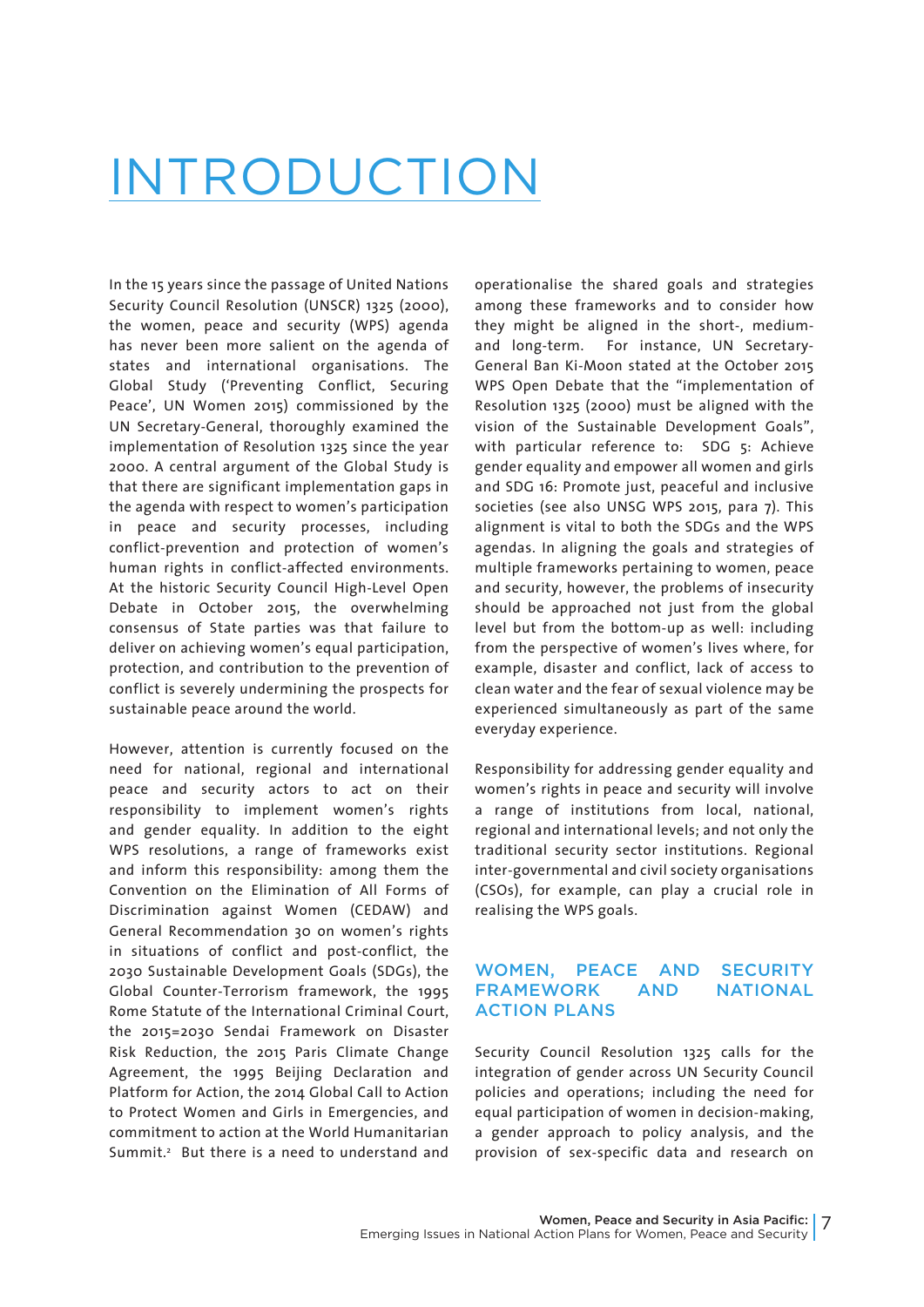the gender dimensions of peace and security. The WPS framework is focused on four pillars (UN Secretary-General 2010) addressing the genderspecific impacts of conflict on women and girls, including: (1) Protection against sexual and gender-based violence; (2) promoting women's participation in peace and security processes, and (3) supporting their roles as peace builders in the prevention of conflict, and in (4) postconflict relief and recovery. The implementation of these pillars must be interconnected in peace and security settings, but also in the contexts of preparedness for and response to violent extremism, mass displacement, disasters and climate change. Investing in participation, for example, has a strong impact on prevention and protection.3 This is true not because women are more peaceful or less bound by ethnic, political, and religious allegiances than men, but because they represent at least half of the population and their participation and progress is essential to achieve peace and security from the community to the international level. Promoting inclusive participation also addresses protection issues by tackling the impunity for sexual and gender-based violence linked to women's disempowerment in particular (especially women's disempowerment within marginalised groups). Moreover, conflictprevention requires recognising the fragility and instability caused by failure to address gender inequality and violent masculinities, and is thus linked to protection of women's rights. In an environment where political, ethnic and religious persecution is widespread, women's structural inequality – on account of gender as well as minority status – compounds the risk of human rights violations. States and non-states actors often permit, or even condone, impunity for these violations. Such failures of protection perpetuate the cycle of violence.

Women, peace and security National Action Plans (NAPs) are a driving force for facilitating state action on the WPS agenda (UN Women, 2015: 241; Miller et al 2014), although there are other tools for WPS implementation (Hudson, 2013: 17).4 The NAPs indicate national policy commitments to addressing the gender dimensions of peace and security and women's inclusion in these processes. Importantly, they provide concrete goals and targets for meeting these commitments. NAPs can be tailored to address local and regional peace and security challenges and capacities, as well as global issues with the broad WPS framework. From a policy diffusion perspective, NAPs illustrate the implementation process or stage of 'prescriptive status' following the formal adoption of the WPS agenda in UNSCR 1325 and subsequent resolutions. At present, more than 50 countries have adopted NAPs for the implementation of resolution 1325, including 11 countries in the Asia Pacific region (according to the Economic and Social Commission for Asia and the Pacific [UNESCAP] group of countries) which have adopted WPS action plans: Afghanistan, Australia, Indonesia, Japan, Nepal, New Zealand, the Philippines, South Korea, Sri Lanka, Thailand and Timor-Leste (see True 2016). Given the increased WPS institutionalisation trend, there is a major opportunity to promote further national and regional consensus and action on WPS. Acknowledging and supporting women as peace and security actors with significant capacities, which are under-recognised, underutilised, and under-resourced, is an entry point for bringing together relevant policy frameworks on traditional and emerging threats to security, including violent extremism, mass displacement and climate change (see UNSG WPS 2015, para 9).

#### ASIA-PACIFIC REGIONAL CONTEXT

The Asia-Pacific region is the largest global region, with some of the world's most protracted conflicts, usually occurring at the sub-national level within states rather than between them, and in peripheral regions. These conflicts often fall off the radar of the international community and very few situations are on the agenda of the UN Security Council due to their non-recognition as conflicts5 and their low-intensity, with 'battle death counts' frequently below the 1,000 deaths threshold of international conflict data collection (see Uppsala Conflict Programme 2015). Moreover, the region is distinct as conflicts are largely not the product of weak or fragile states, rather, many involve government forces in strong, developmental states.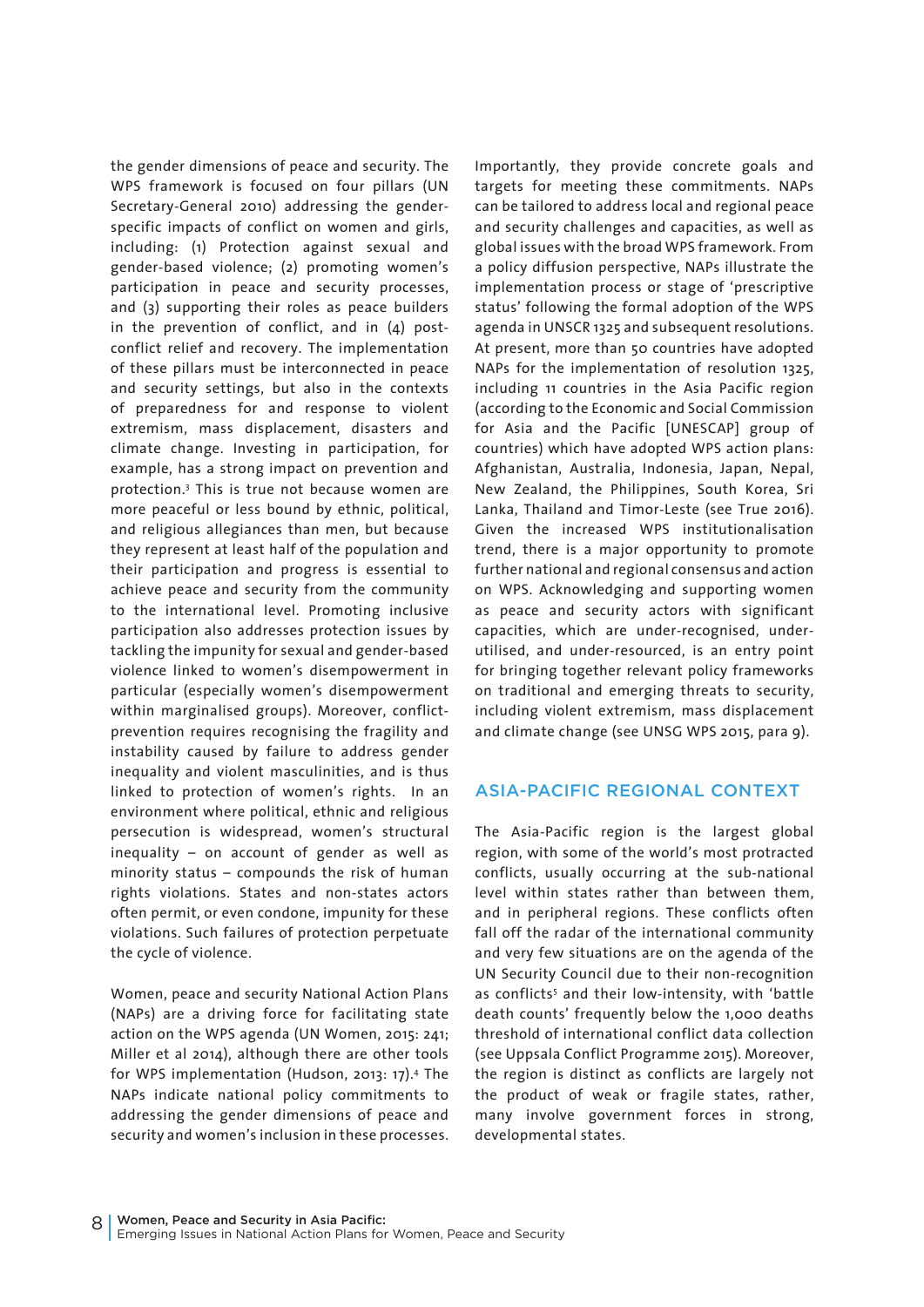A common theme across the Asia-Pacific region is the limited progress in women's political empowerment, representation and voice compared with other global regions. The relatively marginal representation of women in positions of political power stands in stark contrast to the growing wealth and prosperity of the region, to which women's economic participation and empowerment has contributed. All countries in the region, except Palau and Tonga, have ratified or acceded to CEDAW, enshrining gender equality and non-discrimination norms. Progress in applying CEDAW to the development of laws and policies across the region has been considerable. For instance, the outlawing of domestic violence, sexual harassment, rape, and human trafficking has recently been undertaken in many Asia-Pacific countries. Many governments are committed to mainstreaming gender equality perspectives in national economic and social planning, requiring that national development plans include gender equality provisions and allocating resources to developing NAPs (UNW-CEDAW 2012). However, women's political representation in the region is below the global average and there are significant barriers to the participation of non-elite women in political parties and systems. Strong resistance to women's participation in public life is evident in the formal statements of leaders and politicians and in publicly expressed societal attitudes. Local cultural, customary, and religious discourses are frequently used to moralise that the 'rightful' place of women is not in politics. Furthermore, violence against 'political' women who speak up in public, defend human rights, or seek political office is very common in Asia-Pacific, especially in conflictaffected countries and sub-national regions. Violence and the constant threat of it strongly dissuade women from political participation, despite CEDAW and UNSCR 1325, which mandate women's participation in decision-making (see True, George, Niner and Parashar 2014).

Seven regional organisations globally have adopted dedicated Regional Action Plans (RAPs) on WPS.6 In the Asia-Pacific region, only the Pacific Islands Forum adopted a RAP (for 2010- 2015) which has now expired. ASEAN has adopted a regional framework to eliminate violence against women (VAW), the ASEAN Regional Plan of Action on the Elimination of Violence against Women.7 Given the connections between VAW and the perpetration of sexual and gender-based violence in conflict, disaster and displacement situations, and by violent extremist groups, such a framework is an important foundation for WPS action plans. However, without a WPS regional framework there is no consensus or institutional mechanism to prioritise action in the Asia-Pacific region. As a consequence women in conflict-affected communities in the region do not have access to the commitments put in place by Resolution 1325. They must make use of a wider range of institutional mechanisms on development, gender equality and human rights, including the application of CEDAW General Recommendation 30, "to ensure their meaningful participation in and benefit from all initiatives and measures to build peace and establish security" (Asia Pacific Women's Alliance for Peace and Security 2015).

With respect to WPS NAPs, they can and have taken different forms addressing a range of nationally-specific WPS issues in different states across Asia-Pacific. In the Philippines for example, the NAP covers the domestic implementation of the Arms Trade Treaty provisions through national laws to regulate small arms transfer and exchange, given their frequent use in the perpetration of gender-based and sexual violence in conflict-affected areas. The Pacific Islands regional plan 2010-2015 was focused on women's contributions to peace-building and security sector reform (George 2016), whereas Nepal's NAP enables the inclusive participation and protection of war widows in post-conflict decision-making (2016). By contrast, Australia's NAP (2012–2018) has sought to implement targets to increase women's participation in security sector institutions, especially in frontline and leadership roles in the Australian Defence Force (Australian Council for International Development 2014; Koo 2016). The Global Study (pp. 241-46) suggests that baseline studies on community and women's security needs, as well as institutional audits of responsible agencies, are useful to conduct before NAPs are developed for any given time-period.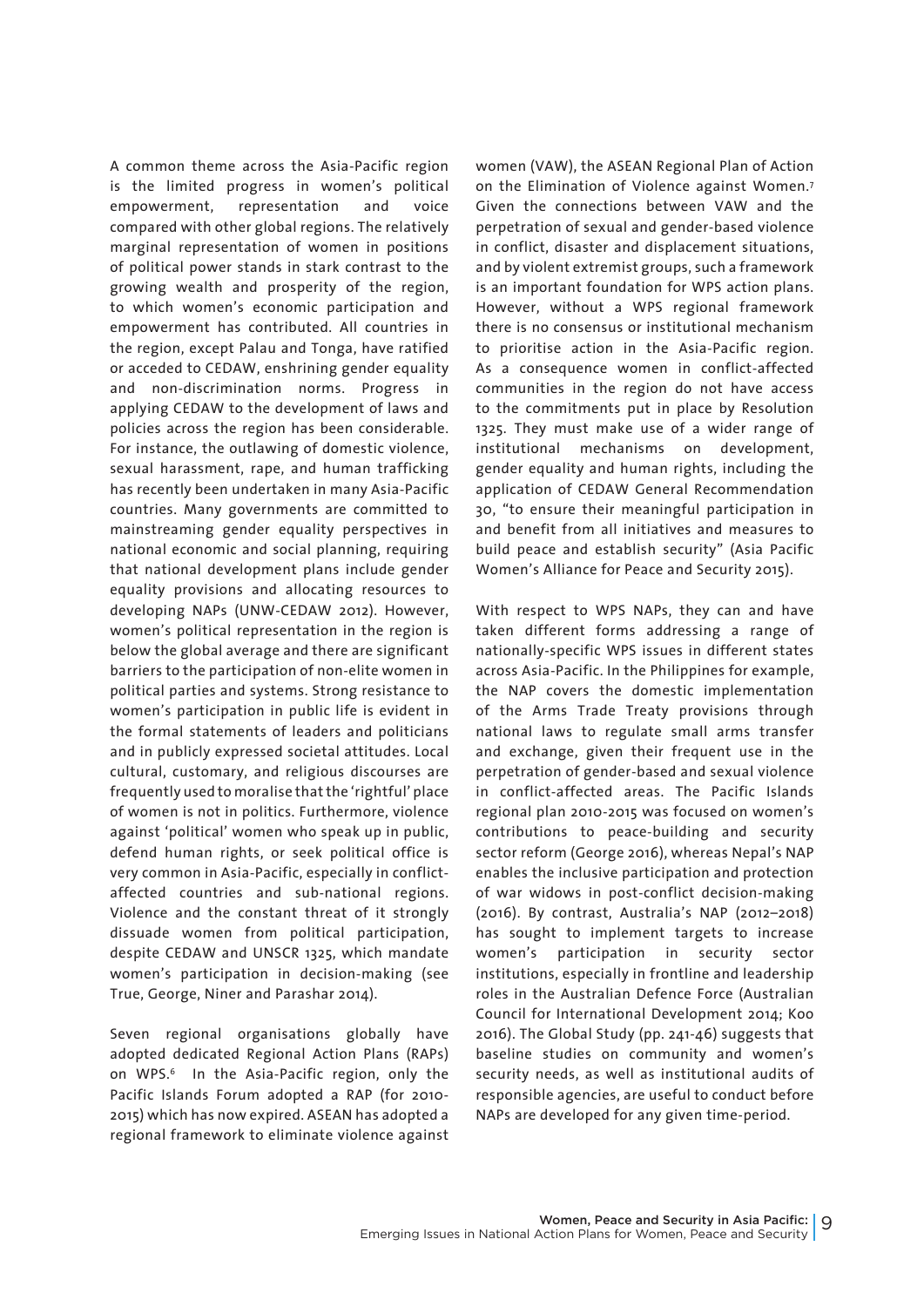#### CHAPTER 1.

### EMERGING ISSUES: CHALLENGES AND PROACHES

The WPS agenda is flexible enough to extend beyond issues of inter-state and intra-state conflict to address local and global challenges to sustainable peace and security, such as violent extremism conducive to acts of terrorism, mass displacement and climate change.

The prevalence of rising violent extremism around the world with the integration of local/regional groups in transnational networks is a pressing challenge for individual and state security. UNSC WPS resolution 2242 (para 11) recognises that there is both an opportunity and an urgency in bringing together the key violence prevention objectives of the WPS, countering violent extremism (CVE) and counter-terrorism (CT) agendas. The resolution specifically requests the Counter-Terrorism Committee (CTC) and the Counter-Terrorism Committee Executive Directorate (CTED) to integrate gender as a cross-cutting issue throughout their mandated activities and to consult "with women and women's organisations to help inform their work". The promotion of gender perspectives on peace and security and women's participation in conflict-prevention has the potential to be harnessed to prevent violent extremism conducive to acts of terrorism. The Global Study, however, expresses important concerns about the potential militarisation of the WPS and women's rights agenda when mobilised to assist with CVE and CT. It notes that counter-terrorism interventions have sometimes exacerbated women and girls' insecurity and perpetrated violations of women's human rights, in particular in militarised contexts. It

recommends "supporting women peace-builders and respecting their autonomy, particularly in the context of countering various forms of extremism across religions and regions, which have launched violent attacks on the rights of women and girls to education, to public life and to decision making over their own bodies" (UN Women 2015: 5).

There is currently no international consensus on women's roles in CVE. Typically, women are excluded from decisions around responses to violent extremism and terrorism or there is a gender stereotype that women, especially as mothers and family members, are inherent peacebuilders. However, recognising that women are participating in extremism as agents of violence and being recruited to extremist groups in gender-specific ways enables us to see the unique and specific ways that women are positioned within different political groupings and religious communities to be able to prevent or counter violent extremism and terrorism. Within the Asia-Pacific region there is a wide range of violent extremism involving Buddhist, Hindu and Islamic religious fundamentalism as well as class and clan-based movements. The region presents strong similarities across countries in terms of the challenges of extremism from fundamentalist Muslim insurgents, some of who are linked to transnational *Jihadi* movements including Islamic State (IS)/Daesh. However, national responses to violent extremism are diverse across the region, and there is little evidence of a gender perspective in counter-terrorism/countering violent extremism programmes outside of largely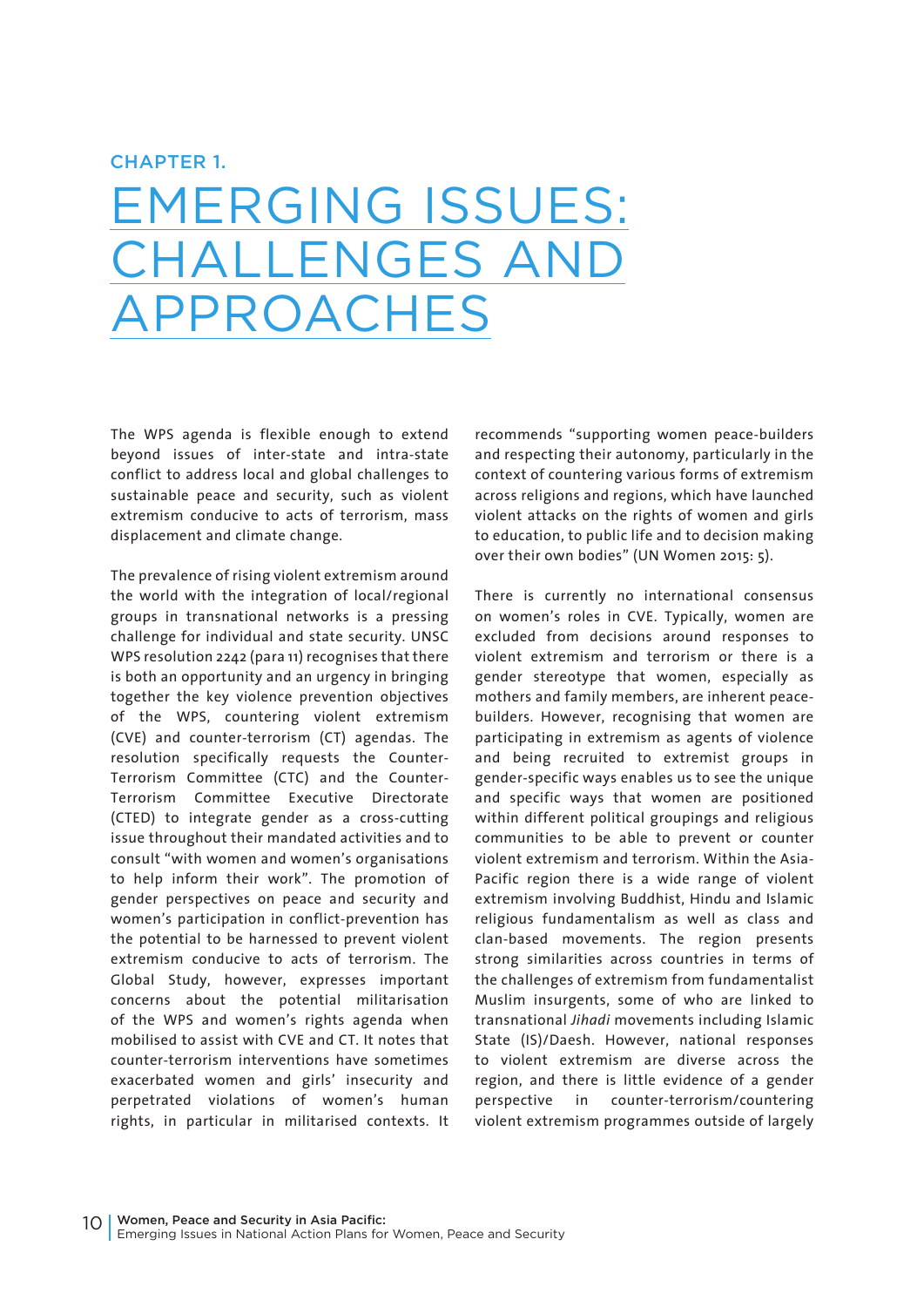civil society-led programmes, such as 'mother schools' in several countries, including Pakistan (see Schlaffer and Kropiunigg 2015).

Mass displacement is also a pressing WPS issue. The experience of displacement and migration resulting from conflict, violent extremism and terrorism, and disasters, differs for women and girls from that of men and boys, due to structural gender inequalities in access to resources, basic rights and needs. Mass displacement thus intersects with the WPS agenda and its call to achieve women's equal participation, protection, and contribution to the prevention of crises. An estimated one-in-seven humans is currently a migrant, refugee, internally displaced person (IDP) or asylum seeker. At the end of 2015, there were 40.8 million displaced persons, and the average number of people displaced each year by conflict and violence has continued to rise over the past decade (IDMC 2016). Most of this movement is within countries and the majority – as much as 80 percent of all IDPs - are women and children.<sup>8</sup> In Asia-Pacific there were 3.2 million new IDPs at the end of 2013, fleeing armed conflict, violence and human rights violations as well as disasters (80 percent in Afghanistan, India, Myanmar and Pakistan). Between 2008-2013, a total of 80.9 percent of all displacement due to disasters took place in Asia, with the highest displacement levels in Bangladesh, China, India, the Philippines, and Viet Nam, affecting men and women during displacement and resettlement in gender-specific ways (IDMC 2014: 7; Ganguly-Scrase and Lahiri-Dutt 2016).

Displacement is also connected with climate change, another significant WPS issue. Natural disasters may be the product of, or intensified by, climate change and extreme weather, such as rising tides, typhoons, cyclones and flooding. Climate-induced extreme weather events are increasing in frequency and intensity affecting many countries and displacing many people in the Asia-Pacific region, with gender-specific impacts on women and men. Complex and severe displacement situations arise in countries affected by both conflict and natural or climateinduced disasters. In 33 out of 36 countries globally affected by armed conflict between 2008 and 2012, hazards and disasters forced people to flee their homes (IDMC 2014: 44). Failure to recognise all forms and phases of displacement and their gender dimensions, may exacerbate conflict and environmental tensions. Thus, conflict prevention and disaster risk reduction measures need to be considered in a gender-sensitive and integrated way. The countries facing multiple and often recurrent high risks of climate-induced natural disaster are frequently those that have limited or low capacity to deal with their scope and magnitude, often compounded by high levels of societal gender inequality.

The common focus on gender equality, women's participation and human rights highlighted by the UN Secretary-General in the three UN reviews in 20159 provides a framework for preventing and responding to violent extremism, mass displacement and climate change. **The rationale for including these emerging issues in WPS NAPs is fourfold: (1) They represent direct threats to women's human rights and freedoms; (2) they are drivers of conflict with their root causes in structural gender discrimination and inequalities; (3) they underappreciate women's participation and resilience; and (4) they require gender-inclusive knowledge and gender-responsive solutions.** Each of the rationales for integrating violent extremism, mass displacement and climate change in the design of new generation NAPs in the Asia-Pacific region is discussed in the remainder of this section.

#### I. DIRECT THREATS TO WOMEN'S HUMAN RIGHTS AND FREEDOMS

Violent extremism, mass displacement and climate change constitute direct threats to women's human rights and freedoms and as such need to be reflected in WPS action plans. Specifically, the impunity for sexual and gender-based violence (SGBV) disproportionately affecting women and girls is heightened in the contexts of displacement and climate-induced disaster, as well as integral to the threat of violent extremism and terrorism.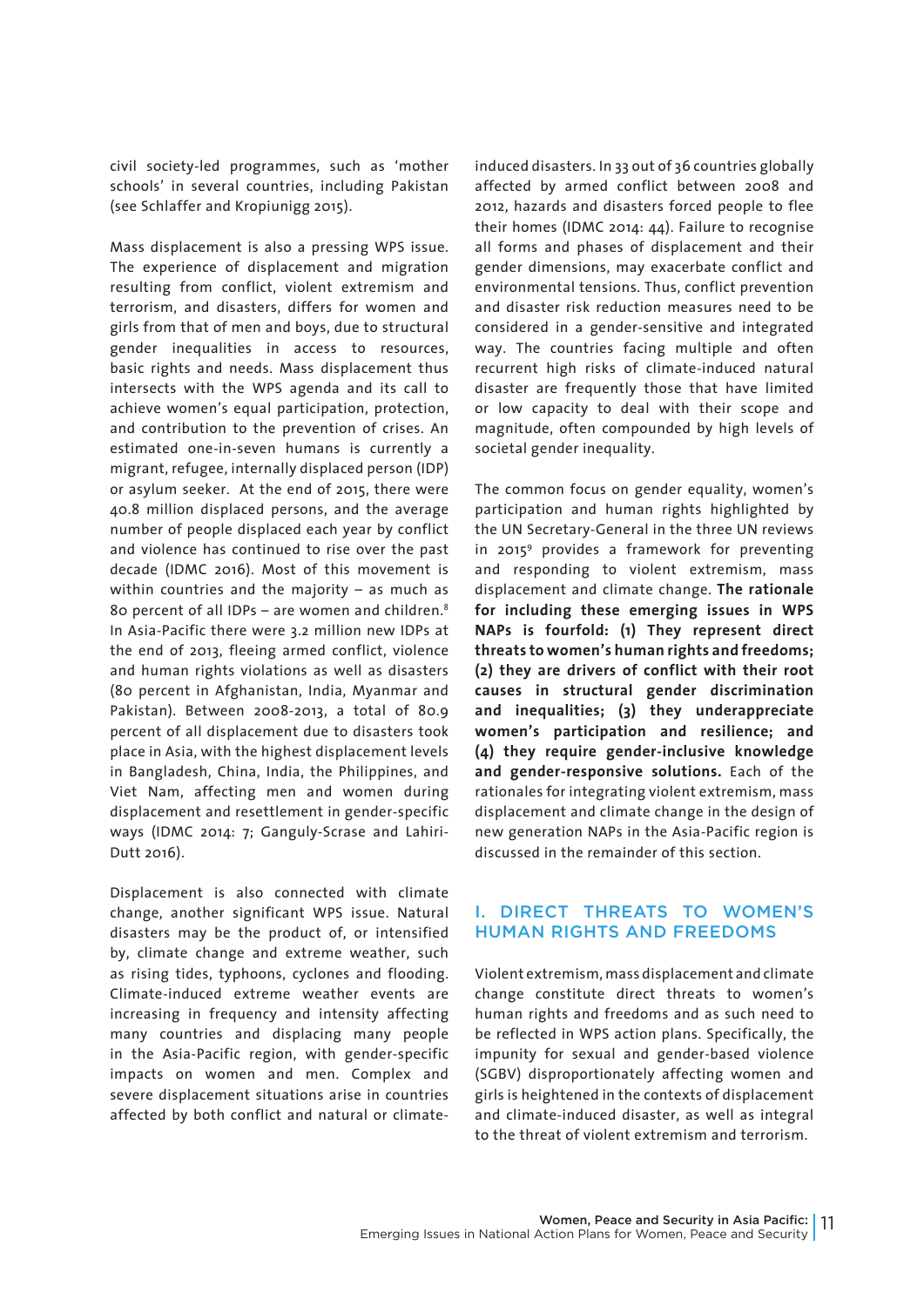With respect to violent extremism conducive to acts of terrorism, the UNSC recognises SGBV as both a tactic of war and of terrorism. Moreover, the UN Secretary-General's 2016 conflict-related sexual violence report notes that, "misogynistic media propaganda and crackdowns on women's rights and freedoms have presaged the use of sexual violence as a tactic of war, terrorism and political repression" (para 13).<sup>10</sup> UNSC Resolution 2242 (2015) further affirms that conflict-resolution and counter-terrorism strategies can no longer be decoupled from efforts to protect and empower women and girls and to combat conflict-related sexual violence. The case being built by the Office of the Special Representative to the Secretary-General on Sexual Violence in Conflict for making women's protection and empowerment central to counter-terrorism strategies, demonstrates that the targeting of women and girls – accompanying the rise of extremism – is not incidental, but premeditated, systematic and strategic. Importantly, mass sexual and gender-based violence is both a push factor for women and men to engage in violent extremism, and a pull factor, especially for men to engage as (foreign) fighters (see Parashar 2009, 2011). In the case of IS, SGBV is one of the strategies used to recruit men as (foreign) fighters with the promise of sex slaves and wives. This political strategy is also used to take over territory and resources by displacing populations who flee their community and across borders for fear of rape and the shame/dishonour that accompanies it within traditional societies. As the UN Secretary-General report on conflictrelated sexual violence of 2016 states "women's bodies are used as biological weapons to alter the demography of a region and to unravel existing kinship ties" (para 14) (see note 1).

With respect to mass displacement and its specific threats to women's human rights, women are more likely to be displaced than killed during conflicts (World Bank 2011). Women also constitute a majority of displaced populations globally that suffer human rights violations due to conflict, violent extremism, disaster and climate change. The experience of displacement

brings economic and social insecurity as well as physical and political insecurity. Displacement is associated with higher proportions of femaleheaded (single-parented) households, which generally have higher rates of poverty and malnourishment (Ghoborah, Huth and Russett 2003; World Bank 2011). The material effects of protracted displacement in households also place women at greater risk of intimate-partner violence, and SGBV. In Afghanistan, for example, a 2012 study found that "underage internally displaced girls were targeted by outsiders for cheap marriages and that 26.9 per cent of IDP households had at least one child who had been forced to marry", and this was particularly true among female-headed households (Hennion 2014). The forcible re-location of over 100,000 Rohingya Muslims in Rakhine state by the Myanmar government into displacement zones has led to high rates of gender-based violence in camps, where official reporting is restricted (Davies and True forthcoming). In the Philippines following Typhoon Haiyan/Yolanda in December 2014, the United Nations Population Fund (UNFPA) estimated that 5,000 women were exposed to sexual violence as 4.1 million people were forced to leave their homes and live in bunkhouses and tent cities in Leyte province. Some women have been further forced into trafficking to survive and provide for their families (UNFPA 2015).

Women often lose their traditional support and protection mechanisms when they relocate to a new and unfamiliar area, and where it may be too risky to access the police or justice system. Female displaced persons face specific challenges related to health, reproductive health, livelihoods, education and security that are often ignored in the humanitarian response. A recent study found that urban displaced Afghan females in Kabul, Kandahar and Jalalabad face significant constraints to accessing education, health and employment opportunities compared with male counterparts. Of those surveyed, 7-in-10 said they had never attended school. "Many of them find themselves kept in 'prison-like' seclusion, and are not permitted to venture outside their homes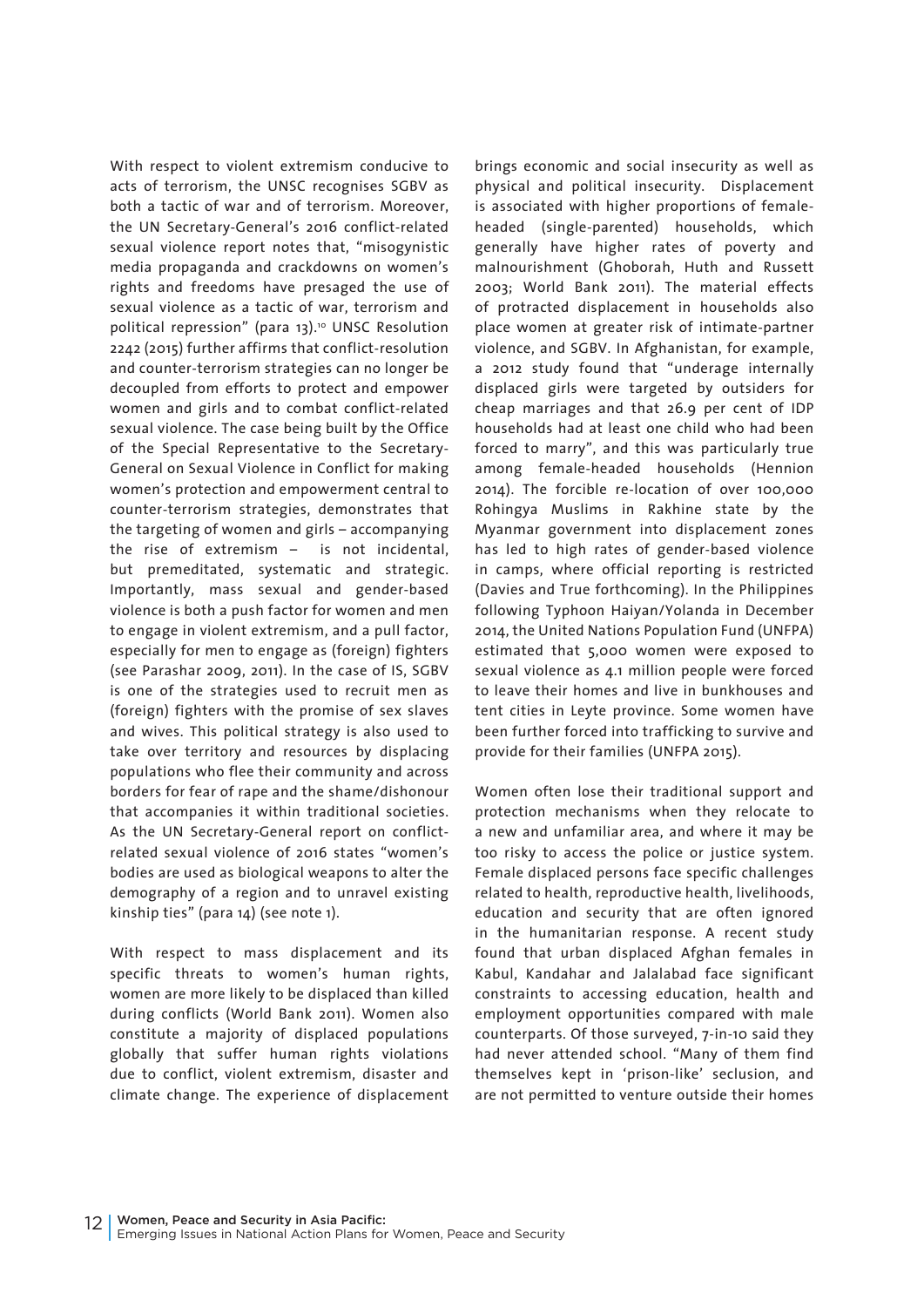and unable to seek much needed assistance" (Schmeidl 2015). Most striking was the significant loss of freedom and social capital, and extreme marginalisation that women experienced (also Schmeidl and Tyler 2014). $11$  Women and girls are often unable to seek assistance in disaster/ displacement due to gender social norms. For instance, in Pakistan, when seeking emergency aid, women have been harassed and abused for violating *purdah*. In camps, women's needs are frequently unmet, especially with respect to water, sanitation and hygiene (WASH), psychosocial health, livelihoods, education, camp coordination and management. Women may have to travel outside camps to procure water, firewood or to reach latrines, often without adequate protection or privacy. Poor design and unsafe shelter and WASH facilities are major risk factors for SGBV in IDP camps, in Kachin and northern Shan in Myanmar for example (Kachin Women's Peace Network [KWPN] and GEN 2013).

Women and girls also often face grave threats to their physical security when passing checkpoints and crossing borders, for example, in Myanmar (UNSG 2016 CRSV, para 15). South-east Asia has the largest volume of hazardous, irregular border crossings of any global region, and the female proportion of those crossing borders has grown dramatically (Pickering and Powell 2016).<sup>12</sup> During displacement, women and girl's mobility may be greatly restricted by the security situation within and around refugee or IDP camps. Moreover, when women survivors return to their homes and communities, they may be further targeted for SGBV (UNSG 2016 CRSV), as well as face socioeconomic marginalisation.

The direct threats to women's human rights presented by violent extremism, mass displacement and climate change demand a gender-sensitive human rights approach to prevention, protection response, relief and recovery.13

#### **II. DRIVERS OF CONFLICT WITH<br>ROOT CAUSES IN STRUCTURAL** ROOT CAUSES IN STRUCTURAL GENDER INEQUALITIES

Violent extremism, displacement and climate change are all drivers of local and international conflict, with structural gender inequalities among their root causes. That is, the likelihood of extremism, displacement and climate change affecting conflict and insecurity is heightened by the existence of structural gender inequalities in societies, and mitigation of these issues is made more challenging by the presence of unequal and discriminatory gender relations.

Recent research has shown a relationship between higher levels of gender equality in a society and the risk of being a target/victim or perpetrator of terrorism (Salman 2015). The causal pathways through which structural gender equality affects the occurrence of terrorist events have yet to be fully explored. However, the implications of this macro research are that more equal gender norms and societal structures that uphold women's rights are likely to be protective factors against the rise of extremism.<sup>14</sup> There is an existing knowledge base on how extremism frequently causes discrimination against women and children in law and practice (Iman and Yuval-Davis 2004; AWID 2008, 2015, 2016; Hudson et al 2011). We should also be concerned about how systemic gender-based discrimination in specific contexts may create the conditions for the rise of extremism. The 2015 UN Secretary-General report on situations of sexual violence in armed conflict states that, "across the varied contexts examined a common point is that waves of conflict-related sexual violence take place against a backdrop of structural gender-based discrimination" (UNSG 2015 CRSV, para 11). Given the connections between systemic gender-based discrimination and SGBV, and the use of SGBV by extremist groups, governments must provide context-specific, gender analysis of the risk factors for extremist ideologies and political violence. The WPS NAPs could prioritise the development of tailored earlywarning indicators and systems that connect the investigation of violations of women's rights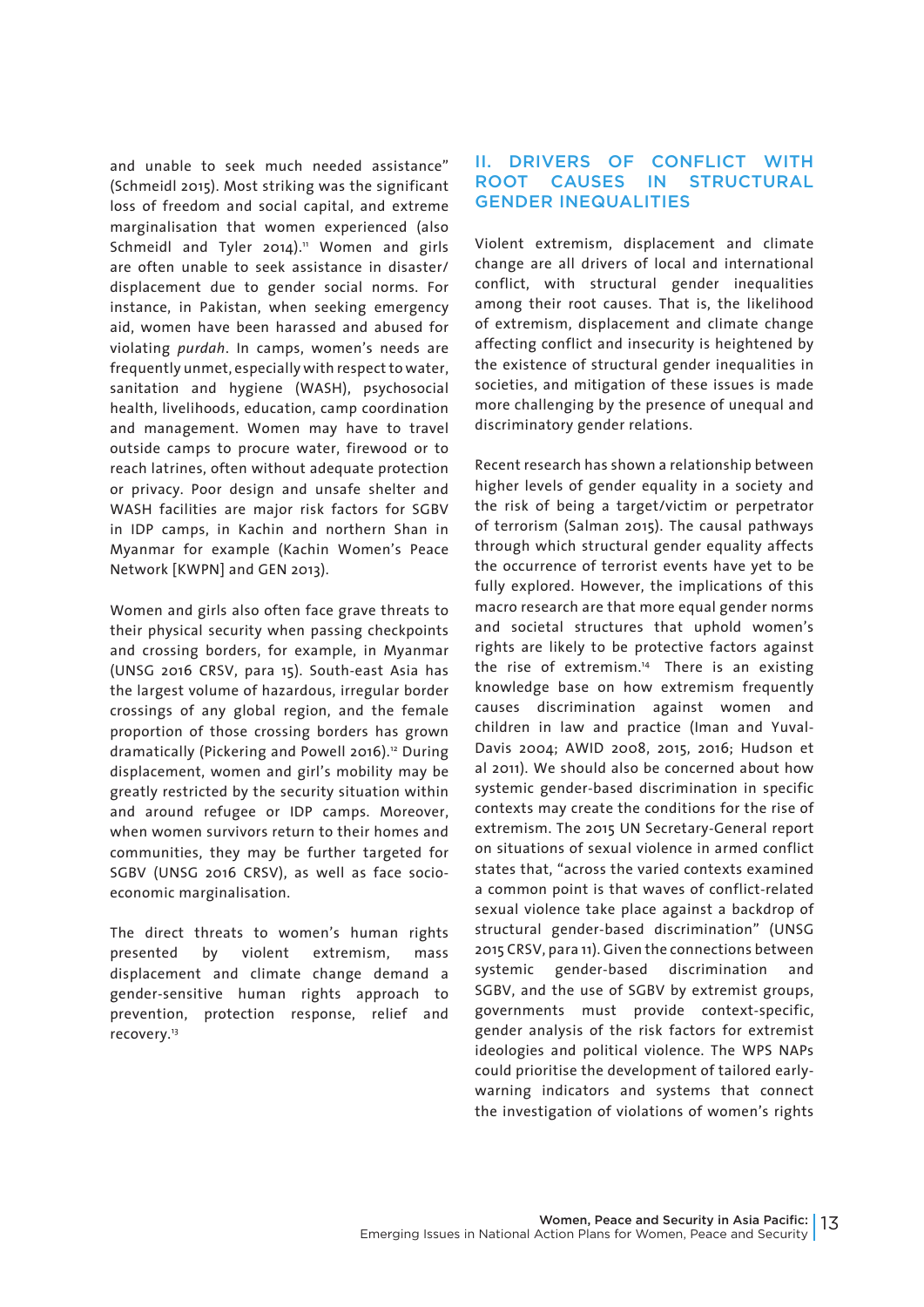and of changes to gender status in local law and practice, to the early warning and prevention of the spread of extremist ideologies and violence.

Gender inequalities are inter-connected with the causes and consequences of displacement and climate change, as well as violent extremism. The situation of high risk and low capacity to respond, with respect to displacement and climate change in many Asia-Pacific countries, is associated with and/or compounded by gender inequalities. A disproportionate figure of 70 percent female deaths and a large proportion of displaced persons resulting from the 2004 Indian Ocean tsunami is illustrative (Neumayer et al 2007), as is the analysis of the 2010 floods in Pakistan (see U.S State 2011, Bukhari and Rizvi 2015). Survival strategies, such as such as marrying off daughters to generate income in the context of "debt and dependency on humanitarian assistance", reinforce the gender inequalities that partly led to the displacement in the first place (UNSG 2016 CRSV, para 17).

The South Asia Women's Resilience Index (Action Aid and EUI, 2015) measures disaster-preparedness for climate change and other environmental factors in eight countries (Bangladesh, Bhutan, India, the Maldives, Nepal, Pakistan, and Sri Lanka, with Japan as a benchmark country). The Index finds that seven countries – other than Japan, which has invested in women's disaster preparedness – have barely incorporated women's needs or invested in women's capacities to prepare for disasters. The Index shows that the lack of investment in gender-equality in social, economic, infrastructural, and policy institutions renders countries highly vulnerable to disasters and magnifies the effects of disasters and crises.

Gender-related factors often cause displacement as well as affect the experience of displacement, return and recovery. For instance, SGBV (including trafficking) targeted at women and girls is a key strategy to force people off their land/property. The threat of such violence may also be major reason to flee, as in the case of Chittagong Hill Tribeswomen scared off their indigenous land (Chakma and Hill 2013; Da Costa

2016). Displacements due to war, military land confiscations, agribusiness expansion, hydropower dams, and mining have created thousands of cases of land conflict in Myanmar (Eleven Myanmar, 2014). The extent to which returnees from displacement are able to resume their lives depends greatly on gendered factors. Women and girl returnees, for example, typically have weak claims on land and inheritance rights and/or lack adequate documentation of these, given biased land administration and management (Faxon et al 2016). Moreover, the gendered experiences and needs of displaced women are frequently not addressed by transitional justice processes, as in the case of Timor-Leste and its Commission for Reception, Truth and Reconciliation (Hovil 2013). In Tamil communities in Sri Lanka, single women who head nearly 60,000 households, resulting from displacement due to conflict, describe an ever-present threat of sexual exploitation by the military. This threat of violence compounds women returnees' insecurity due to their lack of access to land and other productive assets, and to financial and food security (see UNSG 2016 CRSV, para 13).

There is a causal relationship between structural gender inequalities and the risks and insecurities associated with violent extremism, displacement and climate change revealed by research in different global contexts, including the Asia-Pacific region. This relationship calls for a gender perspective on peace and security and the integration of these rising threats to women's security in WPS action plans.

#### III. THE FAILURE TO HARNESS WOMEN'S PARTICIPATION AND **RESILIENCE**

Women's participation and resilience is increasingly recognised as crucial to the prevention of conflict and violent extremism and the mitigation of climate change and displacement. However, institutions and processes have yet to fully harness these capacities in policy, planning and decision-making.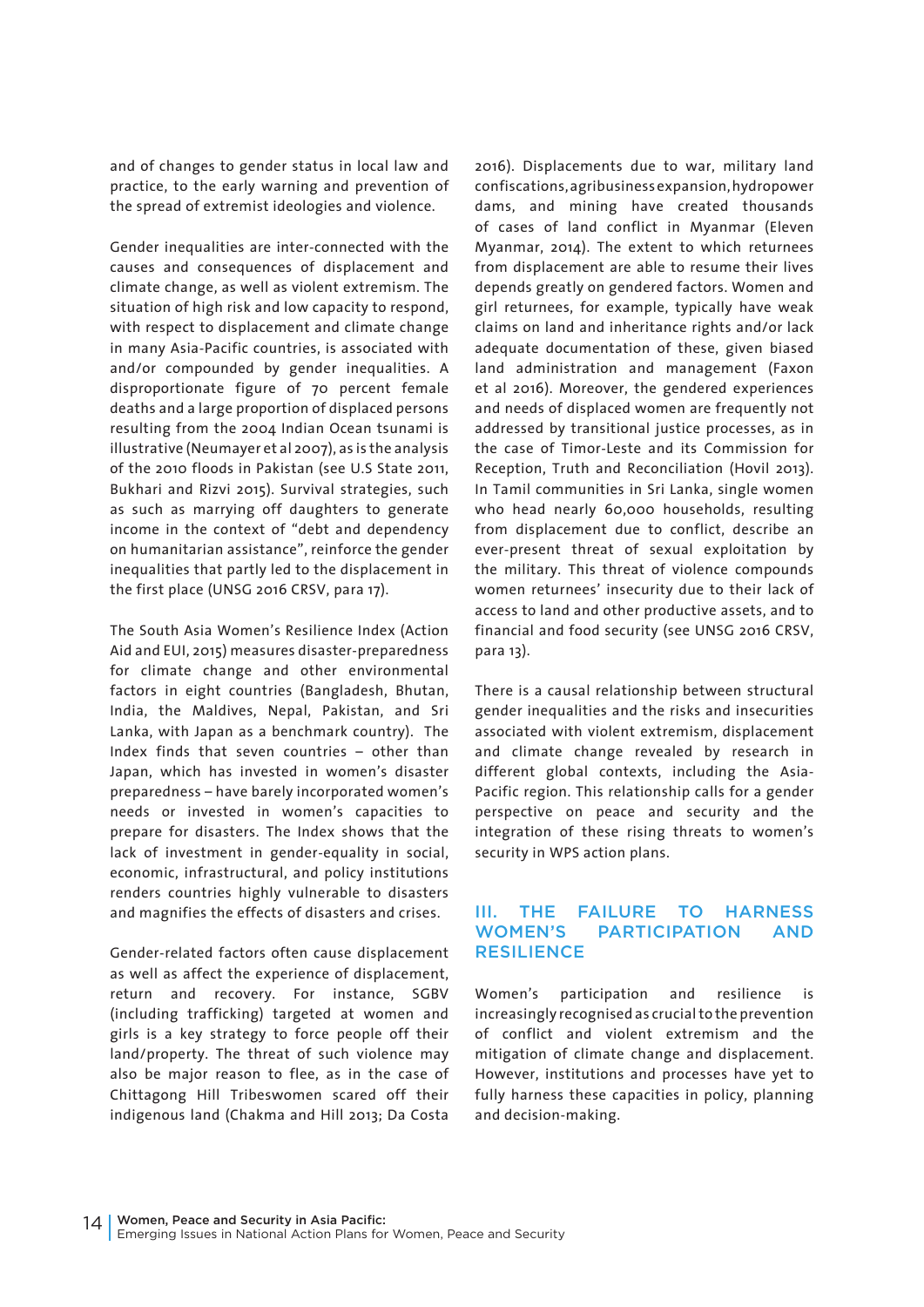Over the past two years there has been significant attention paid to the participation of women and women's organisations in CVE (de Jonge Outdraat and 2016; Fink, Zeiger and Bhulai ed. 2016; OSCE 2013).15 At the Security Council Open Debate on WPS (2015), the UN Secretary-General stated that "at a time when armed extremist groups place the subordination of women at the top of their agenda, we must place women's leadership and the protection of women's rights at the top of ours".16 The UNSCR 1325 (2000) emphasises the critical contributions of women and women's organisations to conflict prevention, resolution and peace-building, while SCR 2122 (2013) stresses that women can also play an important part in preventing violent extremism and in delegitimising and reducing support for extremist groups (see also UNSG WPS 2015, para 4). At the same time, it must be recognised that many women are involved in promoting violent extremism, even participating in terrorist activities across the Asia-Pacific region. It is essential to better understand the gender-specific reasons for women and men's recruitment into extremist groups. Women's support for extremist organisations varies from logistical, kinship and intelligence to direct combat, including as suicide bombers. Women have joined militant groups of all ideological persuasions after experiencing human rights violations, including SGBV; within their own communities, and perpetrated by state security forces through their counter terrorism/ insurgency efforts. Moreover, women are often supportive of ideological, militant groups as the groups provide for material needs in the community, ease their social burdens and ensure safety for themselves and their families when the state or governments have failed to do so.

The international recognition of women's political agency within the WPS agenda means taking seriously women's support for and recruitment to extremist movements, as well as the roles of women and women's CSOs in promoting a culture of non-violence and tolerance in the Asia-Pacific region. Governments must find ways to involve women leaders and women's organisations in the design of CVE and CT programmes, and policies

that recognise their knowledge and legitimacy in the community. Greater knowledge-generation and sharing is needed on the impact of violent extremism on women in the Asia-Pacific region, and their roles in the family, the workplace, and in community organisations, in both supporting and preventing it (Fink et al 2015).

In situations of forced displacement and climate change, women and girls are often depicted as vulnerable, weak and dependent victims in need of protection rather than agents of community resilience and recovery. The ways in which women experience migration and displacement can lead them into collective action and leadership roles to shape new and sustainable solutions. For example, in Myanmar – a country with multiple protracted conflicts in political transition – the response to the effects of Cyclone Nagis in 2010 triggered and unified women's groups in civil society. Women's coming together in the disaster response has since expanded into movements to address violence against women, discriminatory land rights, and women's inclusion in the Myanmar peace process. Consequently, the issue of gender inequality in Myanmar's social, economic and political structures has been raised in the public realm for the first time since independence. Similarly, women's organisations across the Pacific Islands have come together to lead regional activism on climate change mitigation. They have been at the forefront of climate change action linking gender, economic and climate justice issues. Initiatives such as FemlinkPacific's 'Women's weather watch' mobilises women's household and communitylevel knowledge through community radio to negotiate risk reduction, adaption strategies, alternative livelihoods and the relocation of entire communities.

If climate change and displacement are not incorporated as WPS issues in NAPs, women's participation and leadership in these areas may not be supported. For instance, in the Pacific, the cultural resources such as matrilinearity and land, which have enabled women's participation in peace and security processes are precisely those resources eliminated by situations of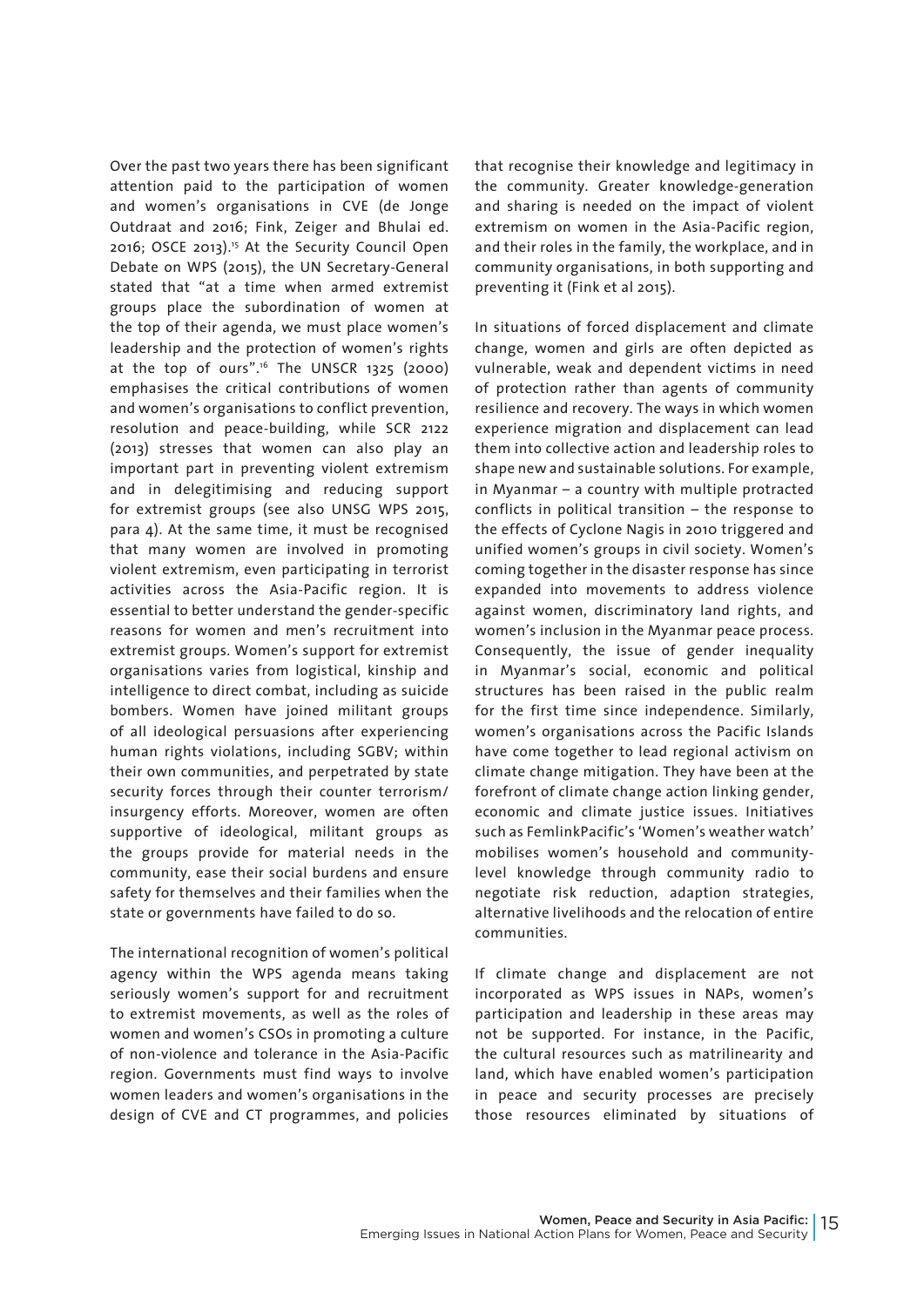climate change and displacement. George (2016: 384) describes the case of a women leader in the relocated Cartaret Islands community, Tinputz, whose quest for an equal role in decision-making to promote trade and economic prosperity in resettlement was received as a threat to male power and customary gender roles. In this context of climate-induced displacement, UNSCR 1325 did not assist her leadership to enhance women's security.

The WPS agenda has yet to systematically address the linkages between gender, displacement, disaster-preparedness and climate change and to recognise and promote the benefits to operational effectiveness from women's enhanced participation and resilience. Only recently has there been recognition of the need to involve women in disaster-preparedness and climate mitigation, for instance in the 2015 Sendai Framework on Disaster Risk Reduction and the 2016 Ha Noi recommendations for action on gender and disaster risk reduction to improve the prevention and mitigation of disaster, climate and conflict risks. The 2016 World Humanitarian Summit re-committed organisations to promoting women's participation in humanitarian situations, such as displacement zones and camps, to ensure gender-specific service provision, protection and safety, as well as long-term self-reliance and development outcomes. Moreover, women play crucial roles in bringing consensus in major areas of international cooperation, notably the Paris climate change negotiations (Ivanova 2015; Robinson 2016), as well as in peace agreements (UN Women 2015; Paffenholz et al 2016).

All countries should be able to realise the promise of women's participation in and leadership on the major peace and security challenges of our time. With the pressing nature of environmental insecurity in Asia-Pacific, and the precedent of civil society organising that already connects issues of climate change, disaster preparedness and displacement, WPS NAPs could further direct and consolidate government and non-government actions on these issues, while promoting and enhancing women's political agency and resilience.

#### IV. THE NEED FOR GENDER-INCLUSIVE ANALYSIS AND GENDER-RESPONSIVE SOLUTIONS

Women's participation and resilience as discussed above in (iii) can only be harnessed and supported with gender-sensitive policy analysis. Such analysis should enable gender-responsive solutions to preventing and/or mitigating the effects of violent extremism, displacement and climate change. These solutions, in turn, should be devised to protect women's human rights, as discussed in (i); address gender inequalities as root causes that make conflict outcomes more likely (discussed in ii); and facilitate women's participation.

Gender-inclusive approaches to preventing and countering violent extremism have yet to be devised despite the large number of counter terrorism think-tanks, research organisations and regional initiatives addressing the rise of violent extremism in Asia-Pacific.<sup>17</sup> There is currently a paucity of information on women's contributions to violent extremism, within government policy frameworks in the region, and little engagement between organisations working on CVE and women's groups working against fundamentalism and violence generally. Yet gender-inclusive and sensitive knowledge, including women's knowledge and experiences of SGBV, has the potential to inform CVE/CT responses through early warning prevention and reduction of risks. This knowledge requires women's participation, which is crucial for early warning and prevention, but also community de-radicalisation programmes and rehabilitation and reintegration of radicalised groups and former terrorists.

Mass displacement and climate change affect women and men differently because of gender inequalities. To address this, gender analysis should be mainstreamed into assessments and response strategies for refugee and IDP settlements, and women's knowledge and leadership should inform all strategies and solutions for displaced populations and communities at risk of disaster and climate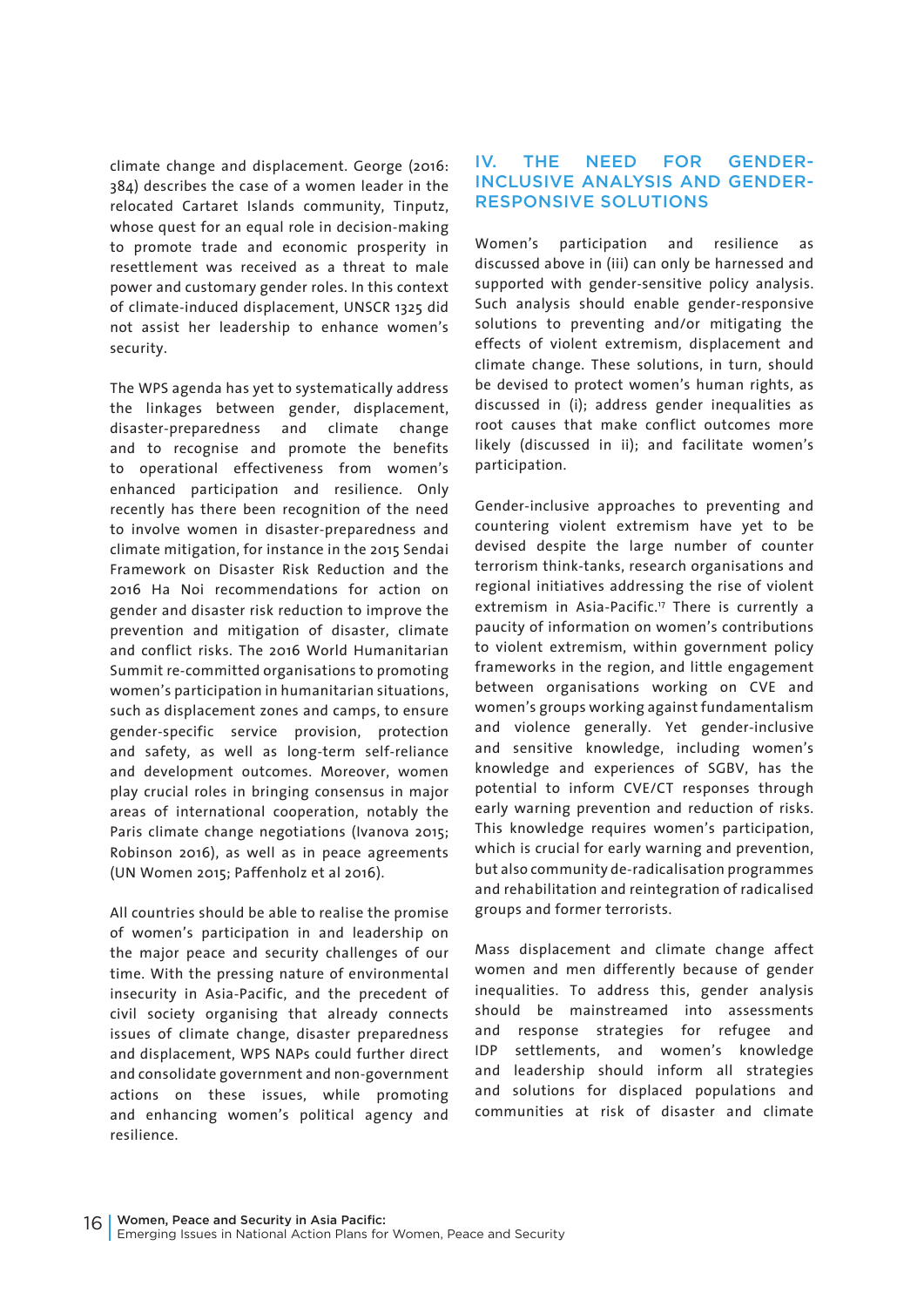change. A range of new tools and indicators have emerged that integrate baseline data on gender equality and women's empowerment, governance, livelihoods and ecosystems to bridge the knowledge and capability gaps on the genderspecific sources of individual and community resilience. For example, both the Environment and Gender Index (EGI) based on 72 countries and the South Asia Women's Resilience Index (WRI) assess gender equality and women's empowerment in institutional settings affecting environmental and disaster preparedness. They reveal areas where women's resilience for disaster risk reduction and recovery is poor and therefore important to monitor and target, such as addressing gender inequalities in economic livelihoods and tackling high levels of violence against women as foundational issues that have an impact on postdisaster recovery (Action Aid and EUI 2015). These indexes could further integrate conflict indicators and local women's knowledge to provide a' joined -up' approach to women's security that is useful to both policymakers and communities.

The Ha Noi recommendations for action on gender and disaster risk reduction agreed in May 2016 provide important guidelines for countries in the Asia-Pacific region on how to implement the four priorities of the Sendai framework on disaster risk reduction in a gender responsive and inclusive way. These recommendations stress the need to institutionalise the leadership of women and diverse groups in disaster preparedness in national and local mechanisms. Two significant recommendations are: Priority 4, recommendation 3 (b) the call to address underlying inequalities and risk factors including access to resources, which are necessary for building back better; and (c) to allocate resources for women-led, gender responsive early-warning, preparedness and recovery policies, plans and programmes (cf. UN Sendai Framework 2015: 23, para 36a (i)).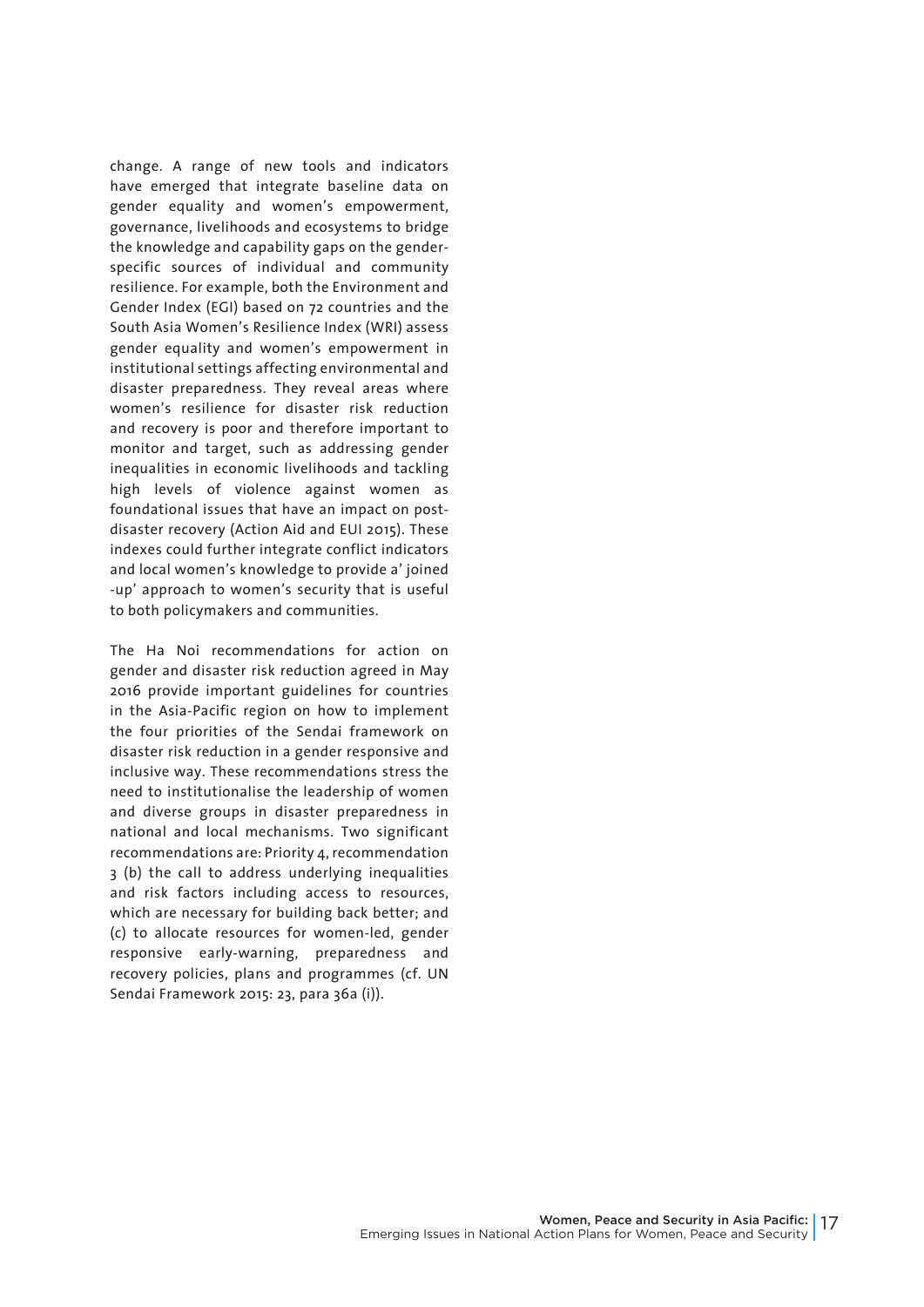#### CHAPTER 2.

TOWARD AN ED WOMEN ECUR FRAMEWORK

The challenges of violent extremism, mass displacement and climate change provide an opportunity to better respond to emergencies and to build early warning and prevention systems. The WPS agenda provides a framework to take up this opportunity. The United Nations Framework Convention on Climate Change (UNFCCC) and Kyoto Protocol do not address issues of human security; while the 1952 UN Refugee Convention did not anticipate the substantial displacement flows from conflict, natural disaster and environmental change. The Sendai framework on disaster risk reduction, however, echoes UNSCR 1325's focus on gender-inclusive approaches to conflict-prevention. It states that, "there has to be a broader and a more people-centred preventive approach. Disaster risk reduction practices need to be multi-hazard and multi-sectoral, inclusive and accessible in order to be efficient and effective" (UN Sendai 2015, para 7).18 Thus, there is a need to integrate national and international commitments from a gender perspective at national and regional levels with the adoption of multiple frameworks addressing gender equality, security, displacement and climate change (especially the SDGs, CEDAW and the Beijing Declaration, and the Sendai Framework for Disaster Risk Reduction 2015-2030).

With a broad, all-encompassing approach to the drivers of gendered insecurity, new generation WPS NAPs could enable such an integrated, gendersensitive approach to sustainable security and

peace. The NAPs developed by individual nationstates or regional organisations could integrate and implement the four Sendai Framework priorities for action, SDGs 5, 13 and 16 within and across the participation, protection, prevention, and relief and recovery pillars of 1325 consistent with women's rights and gender equality goals in CEDAW and the Beijing Platform. There is also the potential for integration between WPS NAPs and other NAPs for example on EVAW, CVE/CT, climate change, SDGs, and disaster management at regional, national and subnational levels. Bringing together the strengths of all frameworks could generate powerful commitments to women's participation, protection and roles in prevention.

#### INSTITUTIONAL OPPORTUNITIES AND CONSTRAINTS

There are opportunities (and constraints) for new generation NAPs to address the global challenges of violent extremism, mass displacement and climate change tailored to local conditions and priorities. The WPS agenda (UN Women 2015), provides a platform for national and regional level frameworks and initiatives. Governments in Asia-Pacific have accepted the need to prevent and counter violent extremism and this presents an opportunity for developing WPS NAPs **focused on violence prevention**. Policymakers in the region need to recognise and support women and women's organisations as prevention actors,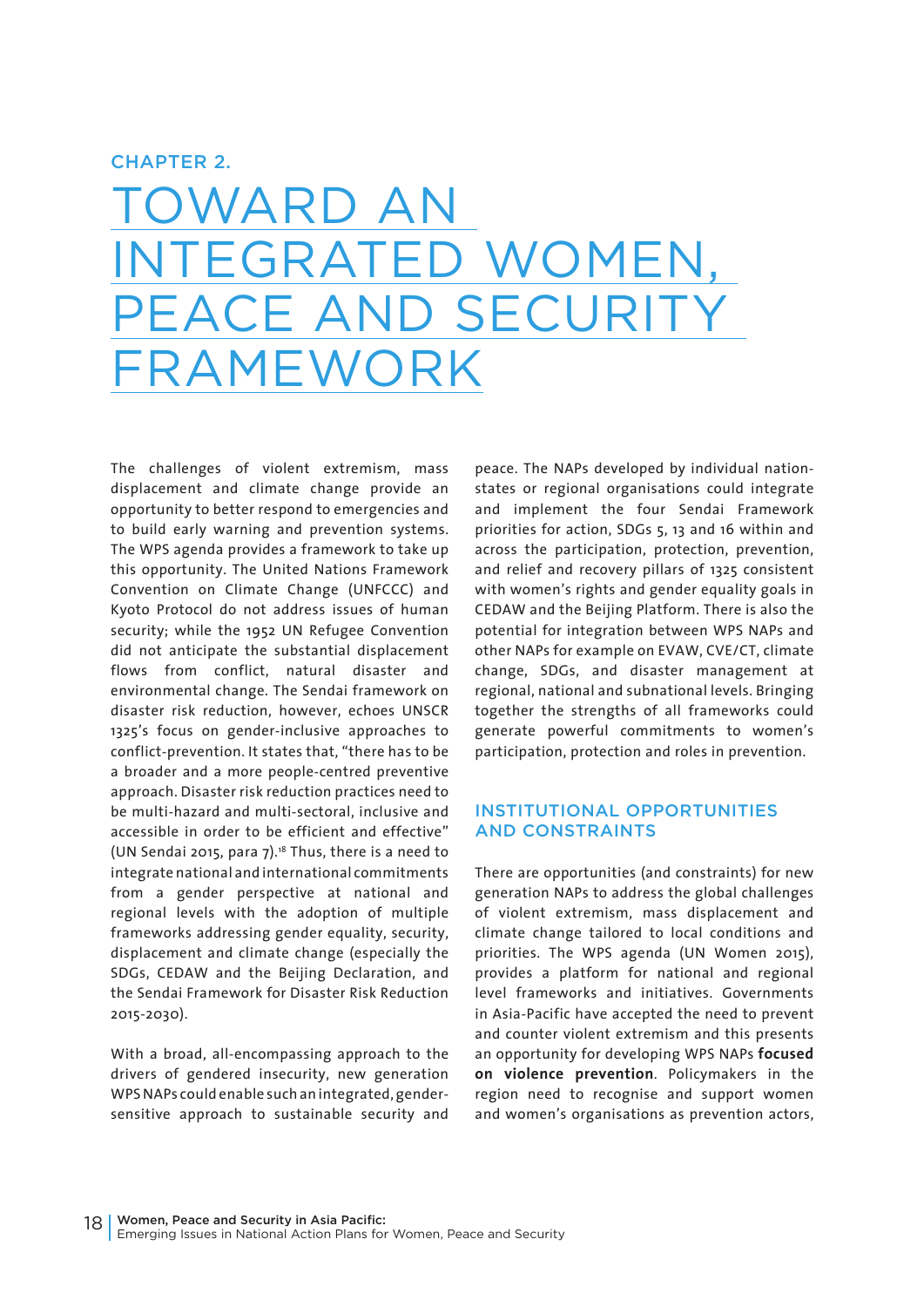as highlighted in the recent UNSCRs 2122 (2014) and 2242 (2015).19 These resolutions note the lack of adequate frameworks for recognising and supporting women's roles in peace and security at the state/country level. WPS NAPs could enable the **recognition of women's diverse prevention roles** not just as mothers but as community and religious leaders, frontline workers such as teachers and health professionals, government officials, and policy analysts. Moreover, NAPs could facilitate coordination among the range of prevention actors on the ground in their efforts to counter/challenge/resist fundamentalism and/or the earliest expressions of extremism conducive to violent extremism and terrorism.

There is an opportunity within WPS NAPs to build on **women's knowledge and experiences in families and communities to develop an early warning approach involving preparedness and rapid response to violent extremism, to climateinduced disasters and displacement**. Such an approach could prioritise partnerships with communities and CSOs in which women participate and also lead. Community organisations and families may have better access to vulnerable individuals than government actors and may be able to lead broad grassroots movements to protect against disaster and to prevent fundamentalism and violence. In several experiences in Asia-Pacific, the resilience of women's CSOs in responding to 'non-political' disasters have enabled them to come together to drive peace processes. Crisisresponses can create positive spillover effects in bringing together humanitarian/development/ security actors (see Faxon *et* al 2015; Lee Koo 2012, Le Billon and Waizenegger 2007). With respect to the prevention of violent extremism, the UN Secretary-General argues that "in order to build counter-narratives and counter-strategies and pave the way for reparations and redress …it is critical to invest in the capacity of women's groups to lead grass-roots efforts to counter extremism and youth radicalization" (UNSG CRSV 2016, para 22). This could be achieved through using popular culture and local media to counter stereotypes and promote diversity and gender equality (cf. UN Women 2015: 230)

Integrating humanitarian, IDP protection and WPS frameworks could enable a more effective, long-term response to structural gender inequalities, which are among the root causes of conflict, displacement and violent extremism. For example, WPS NAPs are weak on the recognition and protection of women's socio-economic rights, which is the basis for women's participation in peace and security, and an important conflict and violence prevention strategy. However, **some aspects of IDP protection go further than WPS action plans and have the potential to strengthen their operationalisation, such as by focusing on the need to secure socio-economic rights** in the areas of housing, land and property. This focus is crucial for protection from SGBV and women's rights in post-conflict relief and recovery in particular.

In the Asia-Pacific region, women and other civil society actors are already challenging policy frameworks that do not take account of climateinduced displacement, and are contesting fundamentalist interpretations of religion that seek to control women's bodies and mobility. The Global Study (UN Women 2015: 230) refers to efforts to train women religious leaders to work as mentors in their communities as one such initiative. In Indonesia, for instance, there are initiatives within Islamic communities to promote gender equality and provide leadership training for female preachers and directors of Islamic boarding schools (*Pesanteran*) as a way of modelling and furthering a moderate, tolerant Islam (Muhummad *et* al 2007; Rinaldo 2011; Kull 2009). Women's organisations are also engaged in supporting displaced women, and their economic livelihood and political decision-making roles within IDP camps and in resettlement. While there are significant challenges in getting representatives of women's groups to the peace table, they are frequently the groups on the frontline of crisis response, and committed to remaining in-country for recovery and reconstruction **despite resourcebased constraints limiting the use of crisis response funds for long-term prevention and preparedness** (Higelin and Yermin 2015; GenCap 2015).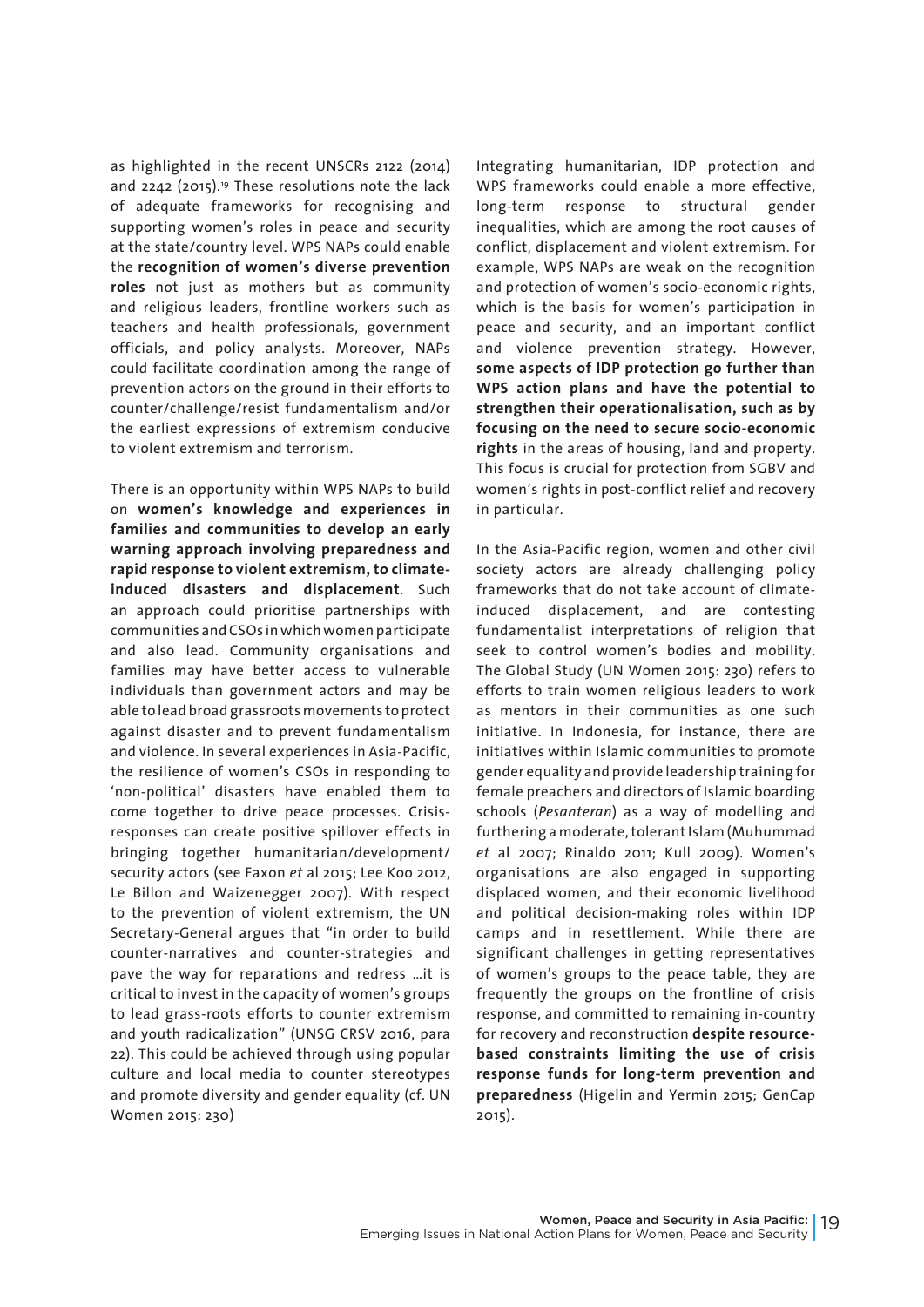Thus, there are **opportunities for local and national governments through WPS NAPs to create networks among local initiatives** where requested, and to assist with scaling-up the effectiveness and influence of these initiatives. This is especially important given how difficult it is for policymakers to access the local/private realm of the home/household, religious school, and community, and particularly women's roles in these institutions. This is a major constraint for the CVE/CT agenda but less so for the WPS agenda given the established network of women's civil society initiatives. WPS NAPs could address this constraint by prioritising support for initiatives that aim to cultivate respect for women's rights and equality and in this way counter fundamentalist ideas as part of public debate. Monitoring and evaluation of these initiatives should identify effective strategies and opportunities for scaling up successful activities.

A major constraint for integrating emerging issues within WPS NAPs may be **the lack of a knowledge-base on the causal connections** between women's participation and leadership, and structural gender inequality on the one hand, and reduced incidence of violent extremism and mass displacement, enhanced disaster preparedness and climate mitigation on the other. While the development of an Asia-Pacific region-wide evidence base connecting systemic gender-based discrimination and extremism, for instance, is emerging, we cannot wait until the time it is fully established before supporting the development of more effective, gender-aware national and regional counter-terrorism policies in Asia-Pacific. The same could be said with regard to the evidence that women's empowerment and leadership help to prevent or mitigate the effects of disasters.

WPS NAPs that recognise the challenge of preventing or reducing the risks associated with climate change, displacement, and violent extremism should enable immediate responses to discriminatory practices and incidents. A 'benefit of the doubt' approach should be applied

based on past cases which show that structural preconditions, such as systemic gender inequality and discrimination, are often precursors to violence. Programmes based on emerging research on gendered risk factors for violence carry the risk of violent extremism or terrorism not 'playing out'. However, they also carry additional benefits to states in being assisted with empowering women in their local political, economic and social institutions, increasing community well-being, social inclusion and economic productivity beyond the prevention of violent extremism.

In a tangible way, WPS action plans could assist with the integrating of SGBV protection and women's empowerment for a more effective response to displacement and disaster as well conflict. Collating reporting, evidence and data collection across these various settings would educate decision-makers and support crisis responses.

#### CONCEPTUAL AND IMPLEMENTATION TENSIONS IN NATIONAL ACTION PLANS

Five tensions between our understanding of what WPS means and the implementation of WPS goals in NAPs are identified, and need to be taken into account when designing new generation WPS NAPs.

Firstly, there is a concern that bringing together WPS and CVE/CT agendas may lead to WPS being subsumed in the far larger and better resourced CVE/CT agenda (Cf WIIS Global 2016: 2). There is a tension between the common focus of the WPS and CVE agendas on the prevention of violence, and the concern that such integration may instrumentalise women and the WPS agenda and lead to their militarisation (UN Women 2015). Past implementations of CVE/CT agendas involving militarised responses in Asia-Pacific communities have sometimes been associated with brutal acts of violence, including against women and girls. Violence by state armed groups may serve to heighten grievances and, ironically,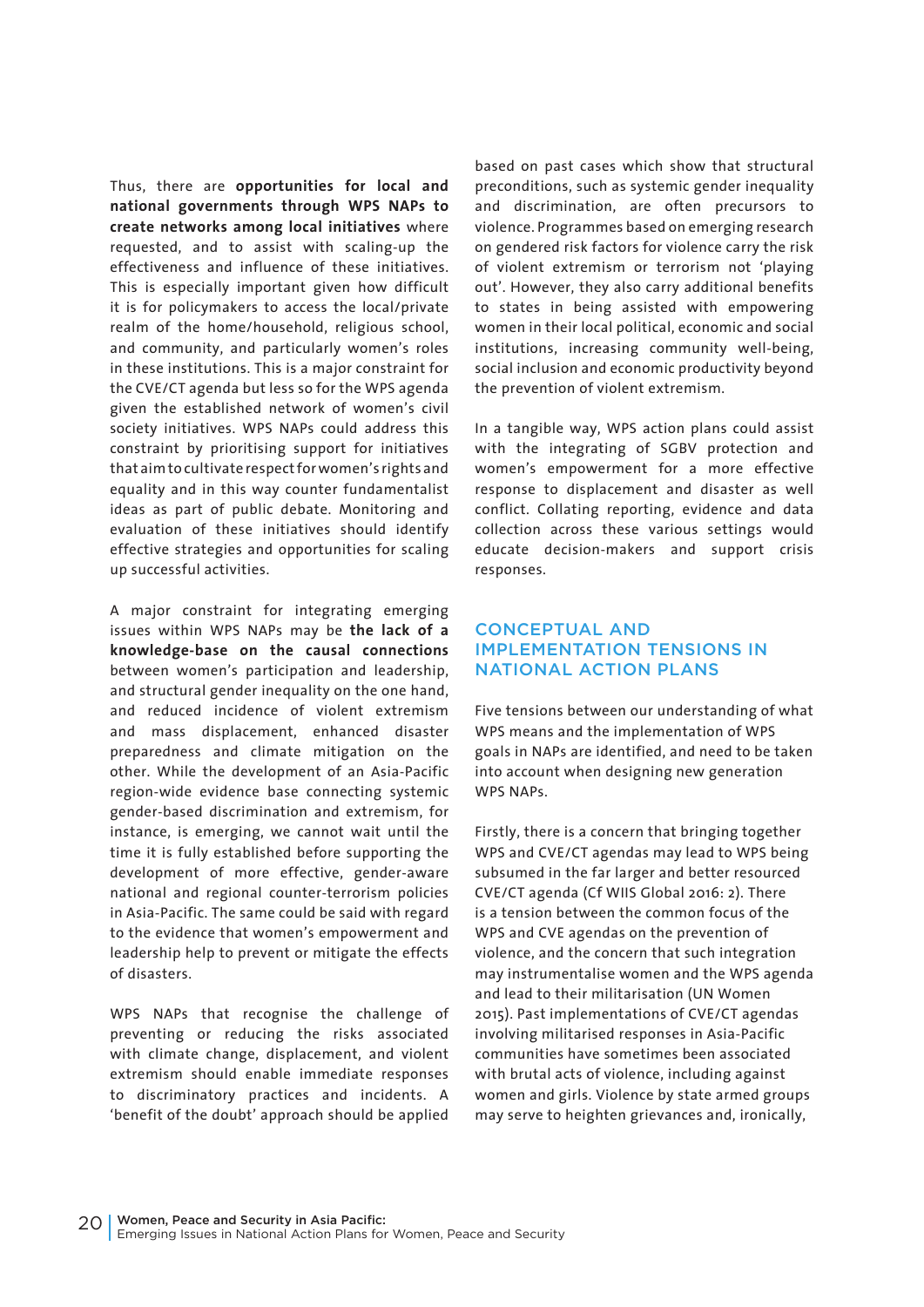to increase the support for extremist groups. Problems for women and women's organisations in civil society arise with the inconsistent approach by the state, including the police and security sector, toward extremist groups who carry out violent threats in everyday public life. In some countries in the Asia-Pacific region, hate crime recognition and legislation is not clear or strong, nor does it recognise the agency of women. There are examples of government actors effectively condoning extremist groups on matters of women's rights. Thus, as the Global Study (UN Women 2015) argues, efforts to counter violent extremism must not compromise women's rights in any way. Rather, they must empower women as part of efforts to foster greater resilience in families and communities as stressed in UNSCR 2178 (2014).

Secondly, CVE, disaster risk reduction, climate change mitigation and WPS or broader gender equality and anti-violence against women programming may have similar conceptual goals when the focus is on women's empowerment and creating safe spaces for traditionally excluded and marginalised women to be heard, and to develop their agency to create positive change within their communities. However, implementation tensions arise given that engaging with women leaders and women's and community organisations is an unexplored area of the Counter-Terrorism agenda. It is clear from groups such as Sisters against Violent Extremism (SAVE), that women's voices may be compelling when they speak out, either on their own, on behalf of family members and friends who are victims or survivors of terrorist attacks, or as partners and family members of terrorists and fighters. These narratives have the power to dispel the notion that fighting is "cool." Such an approach to supporting women's prevention roles and narratives is better positioned within the WPS agenda and NAP.

Thirdly, the integration of WPS and CVE agendas could address the potential tensions in utilising the role of mothers in prevention activities. As well as being a potentially powerful prevention

strategy, highlighting the maternal agency of women may also limit their agency and constrain the leadership roles women can take on to prevent violence and promote tolerance. A WPS NAP could address this tension with measurable targets to ensure that women participate in security decision-making and leadership roles, and that the roles women play in preventing violence are adequately resourced. However, it may be difficult to get representatives of women's groups to decisionmaking forums because they are generally viewed as implementers rather than as leaders, and because there are often physical or safety barriers to accessing these forums.

Fourthly, connecting the displacement and conflict agendas within the WPS framework may be challenging on the ground because of the tension between short-term humanitarian response, the medium-term peacebuilding and reconstruction agenda and long-term prevention and preparedness work. It is crucial to learn how to make emergency intervention transformative for long-term resilience and gender equality. Displacement and climate change can be entry points to reduce risks to engage in gender equality programming that is about prevention and preparedness at national and local levels.

Finally, there are investments in separate agendas and resources and resistance among humanitarian, security and development agencies to working together on the ground: who should be included and who is implementing may not be agreed upon despite the recent joint declaration of agencies at the 2016 World Humanitarian Summit. Women's organisations engaged in policy, advocacy and service roles in crises may experience difficulties in implementing all these roles simultaneously; being present on the ground and in decisionmaking fora, for example. Moreover, competition among agencies and mandates can hinder the realisation of WPS goals. The WPS NAPs must provide the shared set of normative and operational principles that mandate agencies to work together and to clearly state who needs to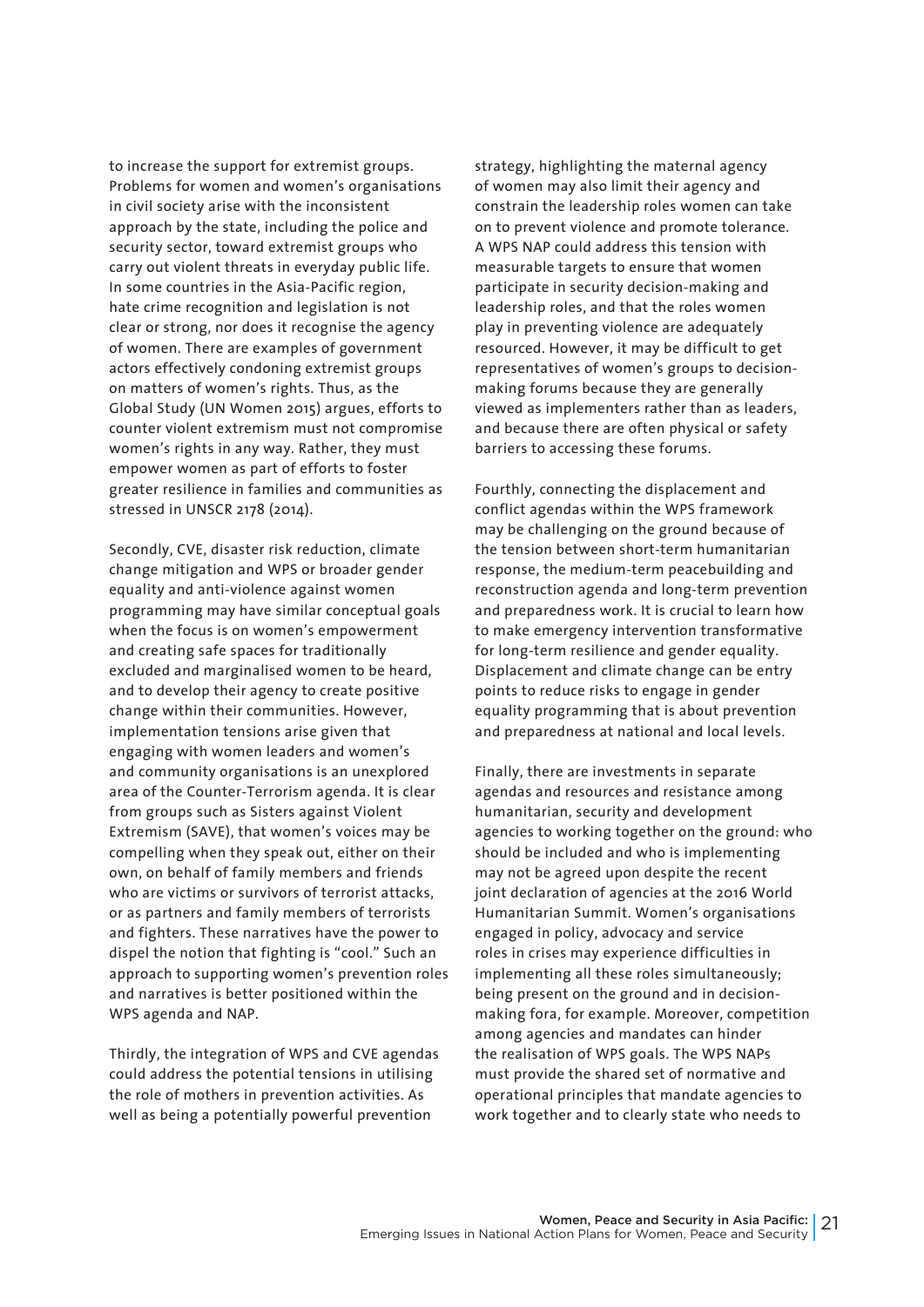#### CHAPTER 3.

### CONCLUSION AND RECOMMENDATIONS

#### **CONCLUSION**

The WPS agenda was intended to address the different and unequal gender impacts of war, conflict and insecurity by engaging with national and international institutions, as well as local networks where women are present to achieve transformative outcomes for peace and security. The WPS agenda bridges the local, national, and global sites of peace and security but engages multiple problems of insecurity from the bottomup, i.e. from the perspective of women's lives. At the ground level, the lack of access to clean water or safe housing, fear of sexual or genderbased violence or the need to flee one's home, all create insecurity whether caused by natural disaster, climate change, armed conflict or rising extremism. As such, all drivers of insecurity and conflict, and threats to peace need to be addressed in the WPS agenda and the NAPs designed to implement this agenda.

The adoption of the 2030 Agenda for Sustainable Development provides a universal framework for achieving peaceful and sustainable development. However, the SDGs are largely an aggregation of agendas, and gender equality is just one goal. 'Women, peace and security' is not explicitly mentioned in SDG 16 on peace, justice and strong institutions. The **WPS NAP could therefore serve to integrate rather than aggregate common goals between peace and security, other agendas, and the SDGs, such as those addressing displacement, climate change, conflict prevention and violent extremism** (as well as upholding government's commitments to accelerate implementation of the Beijing Declaration and Platform for Action and the WPS

agenda). The recommendations below provide practical approaches to create integrationist NAPs, taking into account the institutional opportunities and challenges for implementation based on research and perspectives from the Asia-Pacific region.

#### PRACTICAL RECOMMENDATIONS ON EMERGING WOMEN, PEACE AND SECURITY (WPS) ISSUES AND NATIONAL ACTION PLANS (NAPS)

#### **For Member States:**

- Review existing national policies and plans (for example, on VAW, CVE, development and economic empowerment, SDGs) and identify opportunities to align frameworks with the WPS-NAP to develop an integrated WPS framework for action, incorporating climate change, mass displacement, and violent extremism.
- Set targets for gender-responsive financing in line with the UN Secretary-General's recommendation that 15 percent of funding be allocated to peacebuilding initiatives that address women's specific needs, advance gender equality or empower women (S/2010/466): by guaranteeing a portion of all funds dedicated to addressing violent extremism, displacement, disasterrisk-reduction and climate mitigation are committed to projects that address women's specific needs and advance women's prevention roles and empowerment.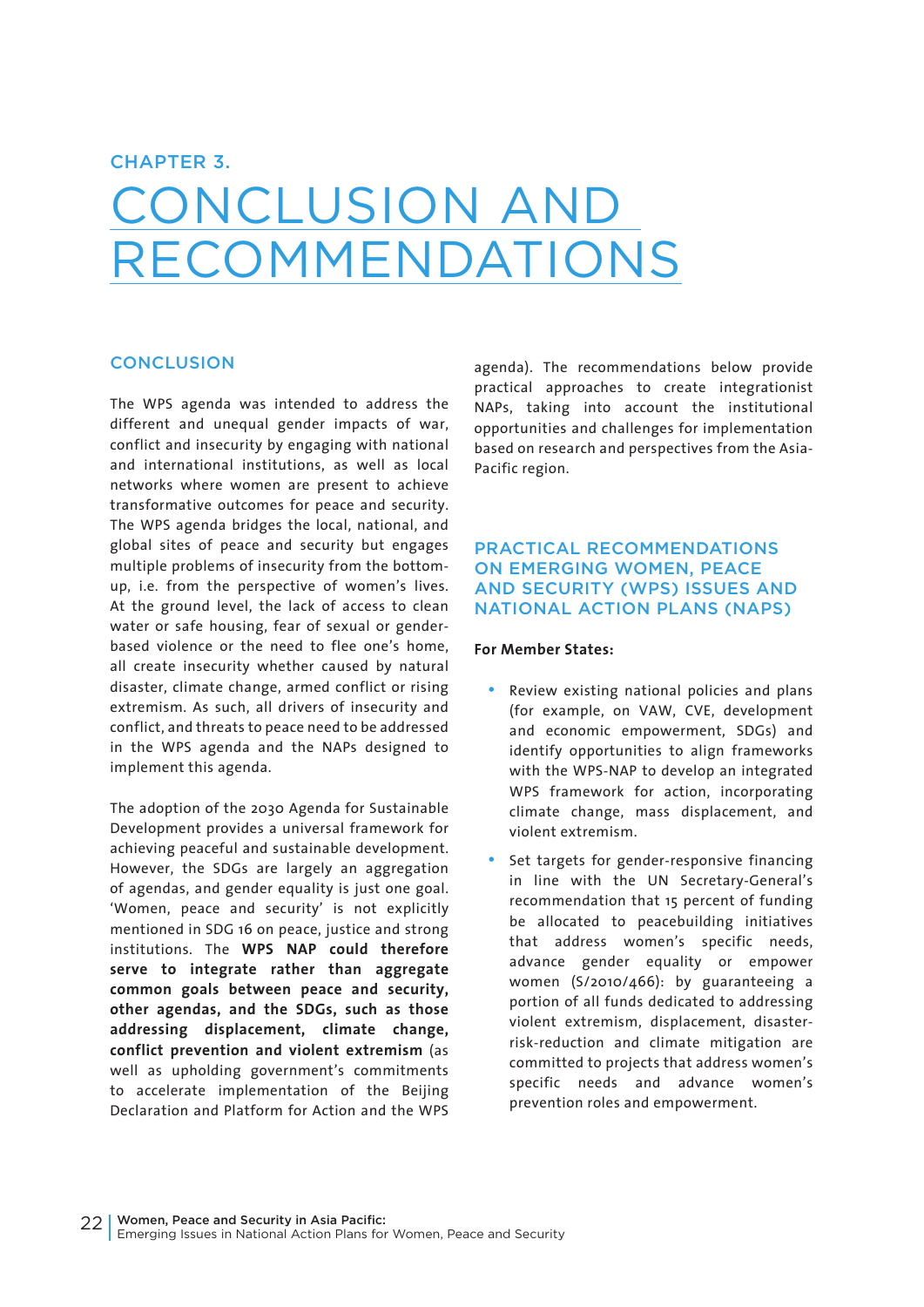• Invest in gender-sensitive research, data collection and information-sharing on the impact of violent extremism and terrorism on women and their roles in both supporting and preventing it, to develop targeted and evidence-based policy and programming responses, and raise awareness of gender equality and women's empowerment (GEWE) as a long-term CVE measure.

#### **For UN and donors:**

- Develop a tool that measures women's and community resilience by consolidating resilience indicators for gender security threats, and integrate baseline data on gender equality and women's empowerment, conflict, governance, livelihoods and ecosystems to identify weak capacities and develop targeted, evidence-based policy and programming responses.
- Conduct local gender and conflict analysis that includes environmental and disaster preparedness assessments.
- Establish forums and avenues for women's ground level learning on emerging issues to be brought into the peace and security policy and programmatic arenas, emphasising learning on women's leadership and strategies on issues of global security, and promote the diffusion of this learning.

#### **For NAP-WPS actors including civil society organisations (CSOs) and women's organisations:**

To ensure that WPS-NAPs are an integrated framework for action that incorporate current threats to security, including conflict, disaster, violent extremism, displacement and climate change actions, under the existing four pillars of the WPS agenda through inclusive processes and the engagement of diverse groups of women:

Prevention

- Prioritise WPS-NAP actions within the prevention agenda that engage in upstream prevention across conflict, atrocities, violent extremism and terrorism, disasters, climate change, violence against women and children, and conflict-related sexual and gender-based violence (cf. UN CVE Plan of Action 2015), including through the development and implementation of tailored early warning systems that draw on women's knowledge and experience.
- Develop inclusive and gender-sensitive economic planning and alternative strategies for livelihoods that enable communities to mitigate climate change and repeated cycles of displacement, and promote adaptation and preparation for future changes.
- Establish platforms for CSOs and women's organisations to build networks and engage in local, national and regional dialogues on preventing and countering violent extremism and terrorism.
- Engage in adaptive monitoring and evaluation approaches that identify effective strategies to respond to emerging issues within the WPS framework and as standalone initiatives.

#### Protection

- Implement gender-sensitive laws that promote sexual and gender-based violence protection across displacement, disaster and conflict contexts, and support CSOs to monitor their implementation.
- Provide local capacity-building to sensitise post-crisis security, police, and judicial institutions and personnel to gender issues, in the application and enforcement of the law, including those related to counterterrorism.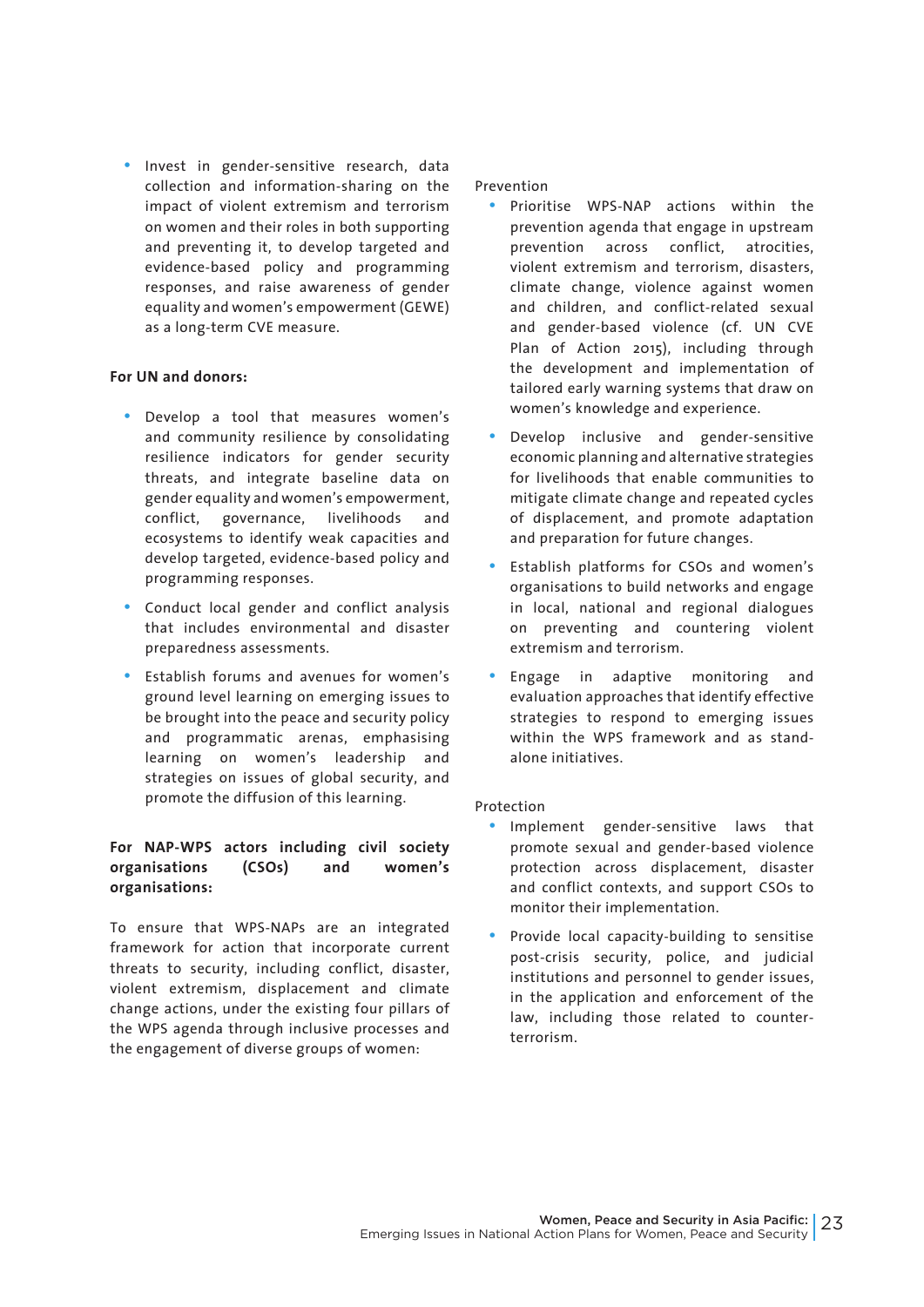- Conduct community consultations in contexts with military presence that engage women's organisations in designing and implementing UNSCR 1325 accountability mechanisms, including for sexual exploitation and abuse by military actors.
- Increase the participation of women in law enforcement and security prevention and protection agencies, including in counterterrorism prevention and disaster-response institutions and civilian teams.

#### Participation

- Set targets for the participation of climatechange and disaster-affected communities, especially women, in peace and security and governance processes including those related to peace building, land and natural resource management; and monitor and compile data on the presence and roles of women and men in post-crisis governance, with interventions implemented where women's presence is below one-third to increase their meaningful participation.
- Build the capacities of women and women's organisations to engage in and influence prevention and response efforts related to violent extremism and displacement, and involve cognate women leaders and women's organisations in the design of CVE/ CT and recovery programs and policies.
- Create national and regional networks for women leaders and religious leaders to scale up their counter narratives of peace and tolerance (cf. UNSC 2016, para 91).

#### Relief and recovery

• Establish adequately financed programmes to enable women's access to economic resources and opportunities (cf. UNSCR 1889) in all recovery and reconstruction situations following conflict, disaster or displacement, with a focus on tailoring access to programmes and resources for female-headed households as a source of resilience in post-crisis communities.

- Develop preparedness plans that incorporate women's labour and leadership in the care economy to promote mitigation and survival strategies developed from the family/ household and community levels.
- Integrate gender mainstreaming assessments and gender budgeting into post-crisis (displacement, terrorism, disaster, conflict) financing and needs assessments, and conduct regular audits to ensure that resources on the ground benefit women and men equally.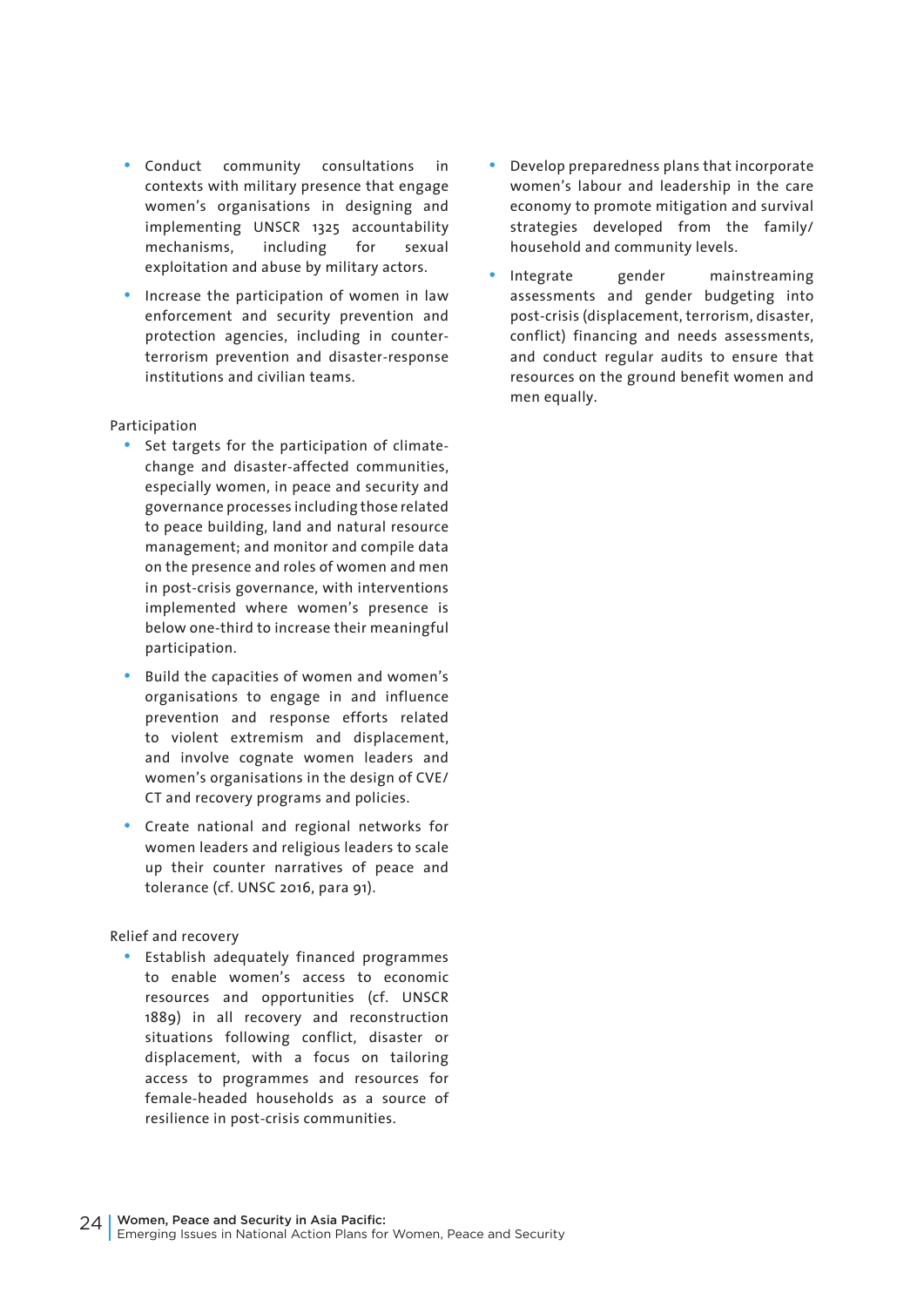### REFERENCES

- Action Aid and Economic Intelligence Unit with Australian Department of Foreign Affairs and Trade. 2015. *South Asia Women's Resilience Index*. London and Canberra.
- Ajani, EN, EA Onwubuya, RN Mgbenka. 2013. 'Economic empowerment of rural women for climate change mitigation and adaptation: Implications for policy'. *Journal of Agricultural Extension* 17 (1): 23-34.
- Alston, Margaret. 2013. 'Women and adaptation'. *Wiley Interdisciplinary Reviews: Climate Change* 4 (5): 351-8.
- Asia Pacific Women's Alliance for Peace and Security. 2015.
- Association for Women in Development. 2015. *Understanding Religious Fundamentalisms for Activisms*. London: AWID.
- Association for Women in Development. 2008. *Religious Fundamentalism Exposed: Ten Myths Revealed about Religious Fundamentalisms*. Toronto: AWID.
- Association for Women in Development. 2016. "The Devil is in the Details: Development, Women's Rights and Religious Fundamentalisms". Research report. 22 March, http://www.awid.org/news-andanalysis/devil-details-development-womensrights-and-religious-fundamentalisms.
- Basu, Soumita. 2016. 'The Global South writes 1325 (too)'. *International Political Science Review*, 37, 3: 362-374.
- Bjorkdahl, Annika and JM Selimovic. 2015. 'Translating UNSCR 1325 from the Global to the National: Protection, representation and participation in the National Action Plans of Bosnia-Herzegovina and Rwanda'. *Conflict, Security and Development* 15(4): 311-335.
- Bukhari SIA, Rizvi SH. 2015. 'Impact of Floods on Women: With Special Reference to Flooding Experience of 2010 Flood in Pakistan'. *Journal of Geography and Natural Disasters* 5:100-140.
- CARE. 2013. *Donor Spending on Gender in Emergencies*. November. London: CARE.
- Chakma, Kabita and Glen Hill. 2013. 'Indigenous Women and Culture in the Colonized Chittagong Hill Tracts of Bangladesh', pp. 132-157, in Kamala Visweswaran, ed. *Everyday Occupations: Experiencing Militarism in South Asia and the Middle East*. Philadelphia: University of Pennysylvania Press.
- Chowdhury Fink, Naureen, Rafia Barakat and Liat Shetret. 2013. *The Roles of Women in Terrorism, Conflict, and Violent Extremism: Lessons for the United Nations and International Actors*. Global Centre on Cooperative Security.
- Counter-Terrorism Committee. 2015. Open briefing of the Counter-Terrorism Committee on 'The Role of Women in Countering Terrorism and Violent Extremism', Concept Note, United Nations Headquarters, New York, 9 September 2015.
- D'Costa, Bina. 2016. 'Journeys through Shadows: Gender Justice in the Chittagong Hill Tracts', in Hameeda Hossain and Amena Mohsin (ed.), *Of the Nation Born*, Zubaan, Dehli, India, pp. 234-282.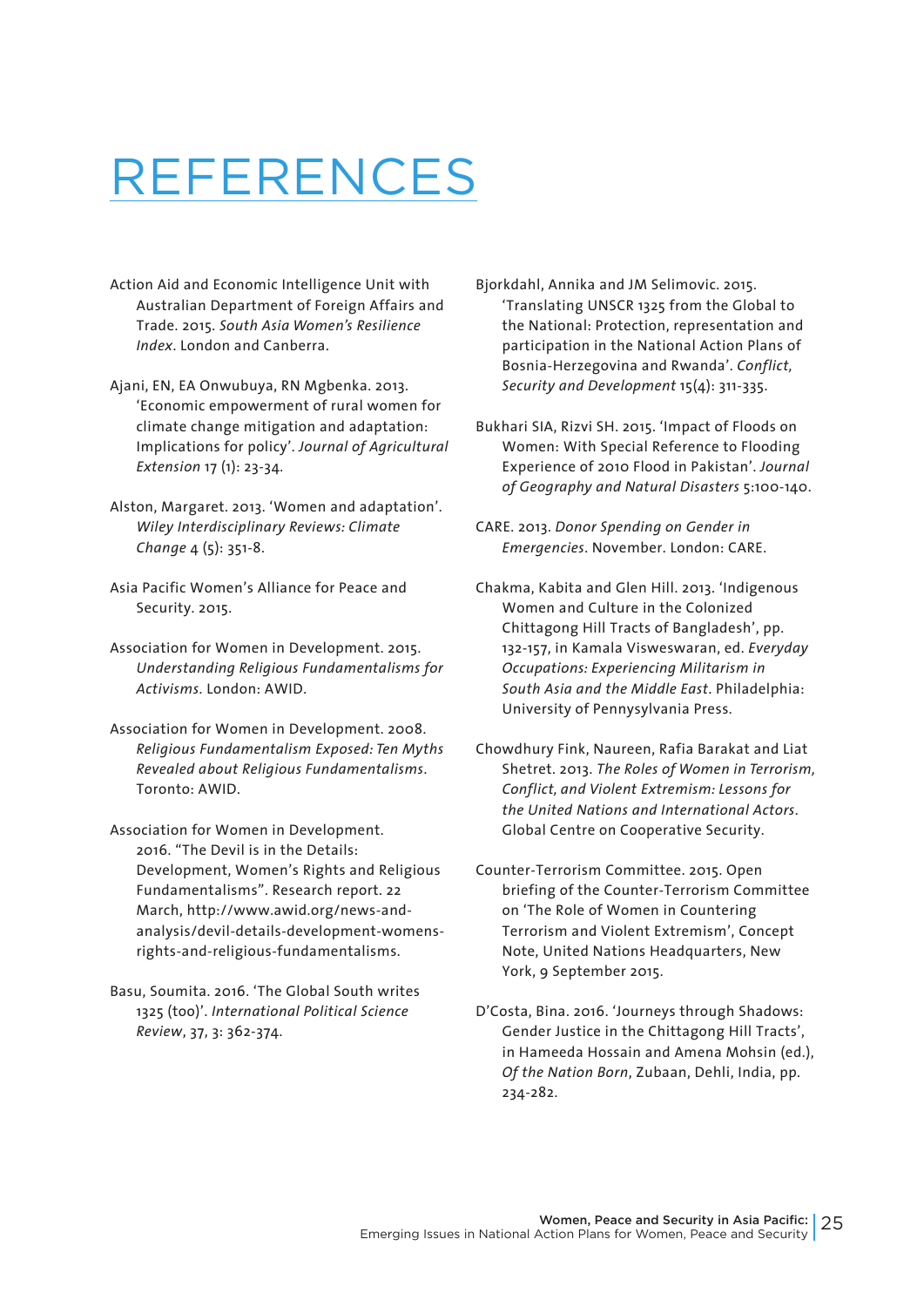- Davies, Sara E. and Jacqui True. 2015. 'Reframing Conflict-Related Sexual and Gender-Based Violence: Bringing Gender Analysis Back In'. *Security Dialogue* 46, 6: 495-512.
- Davies, Sara E., Jacqui True and Maria Tanyag. 2016. 'How Women's Silence Secures the Peace: Analysing Sexual And Gender-Based Violence in A Low Intensity Conflict'. *Gender and Development* 24, 3: 459-473.
- Davies, Sara E. and Jacqui True. 2017. 'Connecting the Dots: Connecting the dots: pre-existing patterns of gender inequality and the likelihood of mass sexual violence'. *Global Responsibility to Protect forthcoming*.
- Faxon, Hilary, Roisin Furlong & May Sabe Phyu. 2015. 'Reinvigorating resilience: violence against women, land rights, and the women's peace movement in Myanmar'. *Gender & Development* 23:3, 463-479.
- Fink, Naureen Chowdhury, Sara Zeiger & Rafia Bhulai eds. 2016. *A Man's World? Exploring the Roles of Women in Counter Terrorism and Violent Extremism*. New York: Hedayah and The Global Center on Cooperative Security.
- Ganguly-Scrase, Ruchira and Kuntala Lahiri-Dutt eds. 2016. *Rethinking Displacement: Asia Pacific Perspectives*. London: Routledge.
- GenCap. 2015. The Gender Standby Capacity Project https://www.humanitarianresponse. info/en/coordination/gencap/gencap-whowe-are
- George, Nicole. 2016. 'Light, Heat and Shadows: Women's Reflections on Peacebuilding in Bougainville'. *Peacebuilding* http://www. tandfonline.com/doi/full/10.1080/21647259.2 016.1192241
- George, Nicole. 2016.'Institutionalising Women Peace and Security in the Pacific Islands: Gender the Architecture of Entitlements'. *International Political Science Review* 37, 3: 375-389.
- Ghoborah, Hazim Adam, Paul Huth and Bruce Russett. 2003. 'Civil Wars Kill and Maim People-Long After the Shooting Stops'. *American Political Science Review* 97, 2: 189- 202.
- Hennion, Camille. 2014. 'Displacement and violence against women in Afghanistan'. *Forced Migration Review*, May.
- Higelin, Michelle and Francisco Yermo. 2016. 'Transforming Disaster into Opportunity: Shifting the Power'. Action Aid Global.
- Hovil, Lucy. 2013. 'The Nexus between Displacement and Transitional Justice: A Gender- Approaches to Justice Dimension'. June. New York: ICTJ.
- Hudson, Natalie F. 2013. National and regional implementation of Security Council resolutions on women, peace and security. Background article for UN Global Review Meeting, Global Technical Review Meetings, UN Women, 5–7 November 2013, Glen Cove, NY, USA, http://peacewomen.org/sites/ default/files/final\_background\_paper\_for global review unwomen 30 october.pdf.
- Hudson, Valerie M. 2011. 'What Is the Relationship between Inequity in Family Law and Violence against Women? Approaching the Issue of Legal Enclaves". *Politics & Gender* 7, 4: 453- 492.
- Imman, A and N. Yuval-Davis (Eds.). 2004. *Warning signs of fundamentalisms*. Nottingham: The Russel Press.
- Internal Displacement Monitoring Centre (IDMC). 2014. Global estimates: people displaced by disasters 2014. Geneva: Norwegian Refugee Council.
- Internal Displacement Monitoring Centre (IDMC). 2016. *Global report on internal displacement*. Geneva: Norwegian Refugee Council.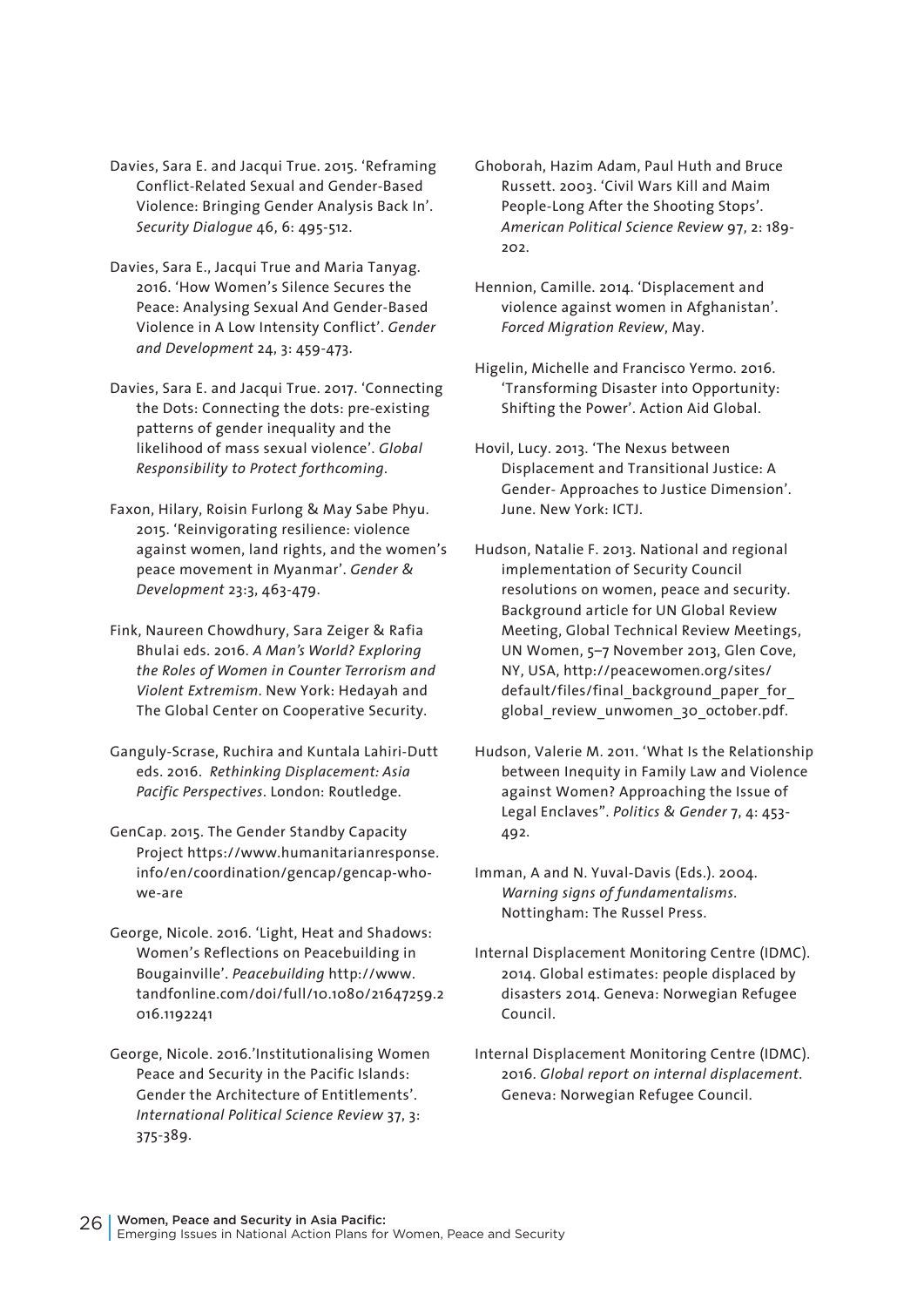- International Fund for Agricultural Development. 2014. The Gender Advantage: Women on the front line of climate change. March. Rome: IFAD.
- Ivanova, Maria. 2015. Paris Climate Summit: Why more women need seats at the table. The Conversation, November 5.
- Kull, Ann. 2009. 'At the Forefront of a Post-Patriarchal Islamic Education: Female Teachers in Indonesia'. *Journal of International Women's Studies* 11, 1: 25-39.
- Le Billon Philippe and Arno Waizenegger. 2007. 'Peace in the Wake of Disaster? Secessionist Conflicts and the 2004 Indian Ocean Tsunami'. *Transactions of the Institute of British Geographers* 32:3, 411-27.
- Le Masson, Virigine and Lara Langston. 2014. 'How should the new international disaster risk framework address gender equality?' Briefing. London: ODI.
- Majidi, Nassim and Camille Hennion. 2014. 'Resilience in Displacement? Building the potential of Afghan displaced women'. *Journal of Internal Displacement* 4 (1): 78-91.
- Mehra, Madhu. 2008. Fundamentalisms in Asia-Pacific: Trends, Impact, Challenges and Strategies Asserting Women's Right. A paper presented at the Asia Pacific Forum on Women, Law and Development (APFWLD), Thailand.
- Miller, Barbara, Milad Pournik and Aisling Swaine. 2014. *Women in Peace and Security through United Nations Security Council Resolution 1325*. Washington, DC: Institute for Global and International Studies, George Washington University, http://www.peacewomen. org/assets/file/NationalActionPlans/ miladpournikanalysisdocs/igis\_ womeninpeaceandsecuritythroughunsr1325\_ millerpournikswaine\_2014.pdf.
- Muhammad, Kh. Husein, et al. 2007. *Dawrah Fiqh Concerning Women: Manual for a course on Islam and Gender*. Second edition. West Java: Fahmina Institute.
- O'Reilly, Marie, Andrea Suilleabhain, and Thania Paffenholz. 2015. *Reimagining Peacemaking: Women's Roles in Peace Processes*. International Peace Institute. https:// www.ipinst.org/2015/06/reimaginingpeacemaking-womens-roles-in-peaceprocesses
- Paffenholz, Thania, Nick Ross, Steven Dixon, Anna-Lena Schluchter, and Jacqui True. 2016. *Making Women Count – Not Just Counting Women: Assessing Women's Inclusion and Influence on Peace Negotiations*. Geneva and New York: Inclusive Peace and Transition Initiative and UN Women.
- Parashar, Swati. 2009. 'Feminist IR and Women Militants: Case Studies from South Asia'. *Cambridge Review of International Affairs* 22,  $2: 235 - 256.$
- Parashar, Swati. 2011. 'Gender, Jihad, and Jingoism: Women as Perpetrators, Planners, and Patrons of Militancy in Kashmir'. *Studies in Conflict & Terrorism*, 34: 4, 295-317.
- Powell, Rebecca and Sharon Pickering. 2016. 'Death at Sea: migration and the gendered dimensions of border insecurity'. In Jane Freedman ed. *Gender and Contemporary Migration Crisis, forthcoming*.
- Rinaldo, R. 2011. 'Muslim women, moral visions: globalization and gender contraversies in Indonesia'. *Qualitative Sociology* 34: 539-560.
- Robinson, Mary. 2016. 'Gender equality and climate change: the vital link for success beyond Paris'. *The Elders* 7 March 2016. http:// theelders.org/article/gender-equality-andclimate-change-vital-link-success-beyondparis.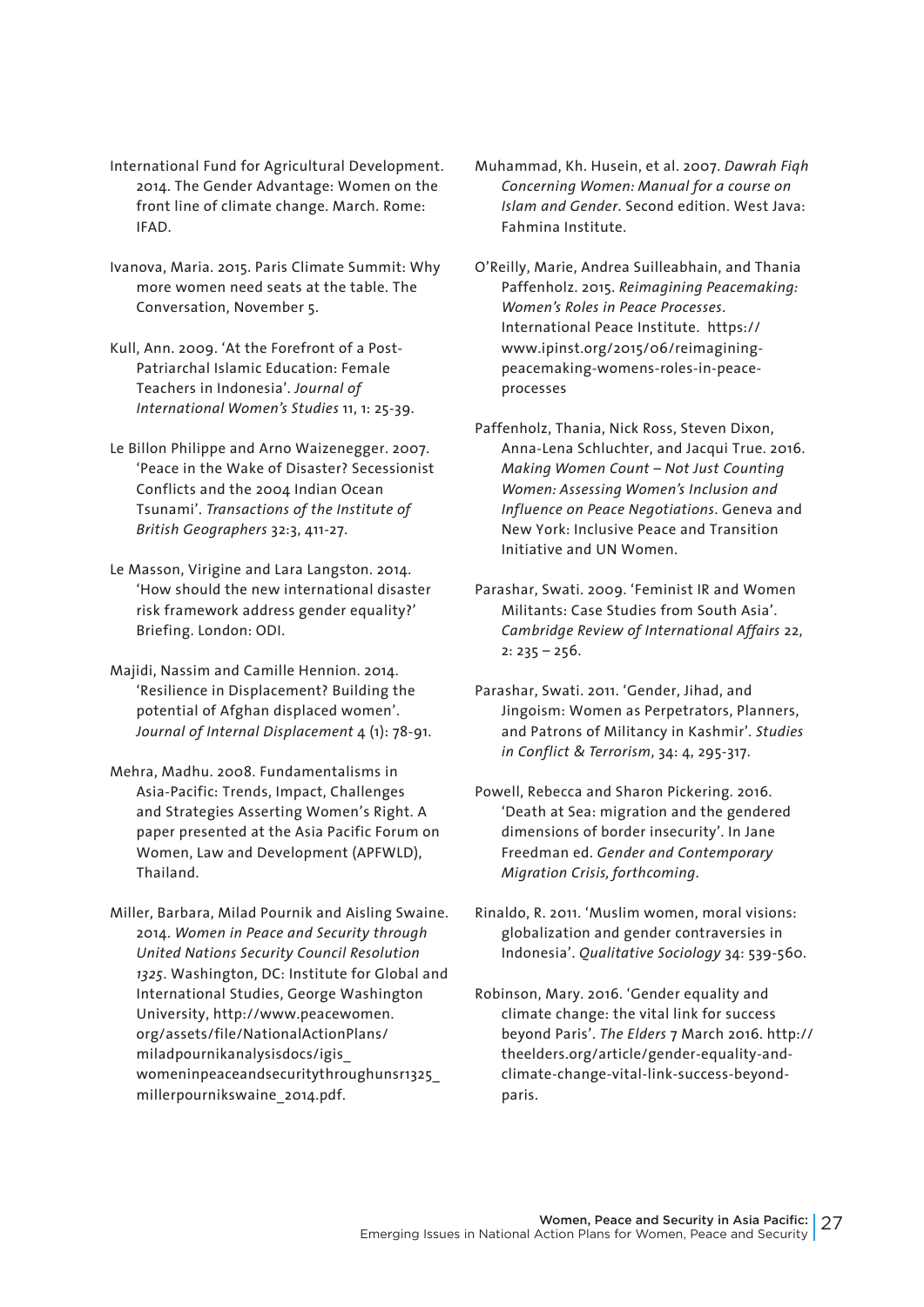- Salman, Aneela. 2015. 'Green houses for terrorism: measuring the impact of gender equality attitudes and outcomes as deterrents of terrorism'. *International Journal of Comparative and Applied Criminal Justice*, published online 20 March 2015 DOI:10.1080/ 01924036.2015.1018285
- Schlaffer, Edit and Ulrich Kropiunigg. 2015. 'Can Mothers Challenge Extremism? Mothers' Perception and Attitudes of Radicalization and Violent Extremism' (Women Without Borders/SAVE: Sisters Against Violent Extremism) http://www.women-withoutborders.org/files/downloads/CAN\_ MOTHERS\_CHALLENGE\_EXTREMISM.pdf
- Schmeidl. S. 2015. 'Darkness at the Edge of Towns - The Plight of Young Displaced Women in Urban Afghanistan'. *Human Rights Defender*, vol. 24, no. 3, 15-18.
- Schmeidl, S and D. Tyler. 2014, 'Urban realities for displaced young women and girls'. *Forced Migration Review* 46.
- Schmeidl, S and D. Tyler D. 2015. Listen to Women and Girls Displaced to Urban Afghanistan, http://www.nrc.no/?did=9194479#. VWZqJtLLc1l
- Swaine, Aisling. 2010. 'Assessing the potential of NAPs to advance implementation of UNSCR 1325'. *Yearbook of International Humanitarian Law* 12(1): 403-433.
- True, Jacqui. 2016. 'Explaining the Global Diffusion of the Women, Peace and Security Agenda'. *International Political Science Review* 37, 3: 307-323.
- UN News Centre. 2016. Bay of Bengal 'three times more deadly' than Mediterranean for migrants and refugees – UN. 23 February 2016. Available at: http://www.un.org/ apps/news/story.asp?NewsID=53298#. V4hl4yN95aU [Accessed 15 July 2016]
- UN Women. 2015. *Preventing Conflict, Transforming Justice, Securing the Peace*. New York: UN.
- UN High Commissioner for Refugees. 2013. *Safe Haven: Sheltering Displaced Persons from Sexual and Gender-Based Violence*. University of California, Berkeley.
- United Nations High Commissioner for Refugees (UNHCR). 2014. Irregular Maritime Movements in South-East Asia – 2014. UNHCR Regional Office for South East Asia. Available at, http://storybuilder.jumpstart.ge/en/ unhcr-imm [Accessed 15 July 2016]
- United Nations High Commissioner for Refugees (UNHCR). 2015a. Irregular Maritime Movements, January-March 2015. UNHCR Regional Office for South East Asia. Asia. http://reliefweb.int/report/thailand/southeast-asia-irregular-maritime-movementsjanuary-march-2015 [Accessed 14 July 2016]
- United Nations High Commissioner for Refugees (UNHCR). 2016c. Mixed Maritime Movements in South East Asia. UNHCR Regional Office for South East Asia. Asia. https://unhcr.atavist. com/mmm2015 [Accessed 14 July 2016]
- United Nations Security Council (UNSC). 2010. Women and peace and security: Report of the Secretary-General. S/2010/173, available at http://www.un.org/en/sc/documents/ resolutions/2010.shtml.
- UNEP, UN Women, PBSO, UNDP. 2013. *Women and Natural Resources: Unlocking the Peacebuilding Potential*. UNEP, UN Women, PBSO, UNDP.
- World Bank. 2011. *World Bank Annual Development Report 2011: Conflict and Development*. Washington DC: World Bank.
- Wong, Sam. 2014. 'Can climate finance achieve gender equity in developing countries?'. WIDER Working Paper WP/2014/064. Helsinki: UNU.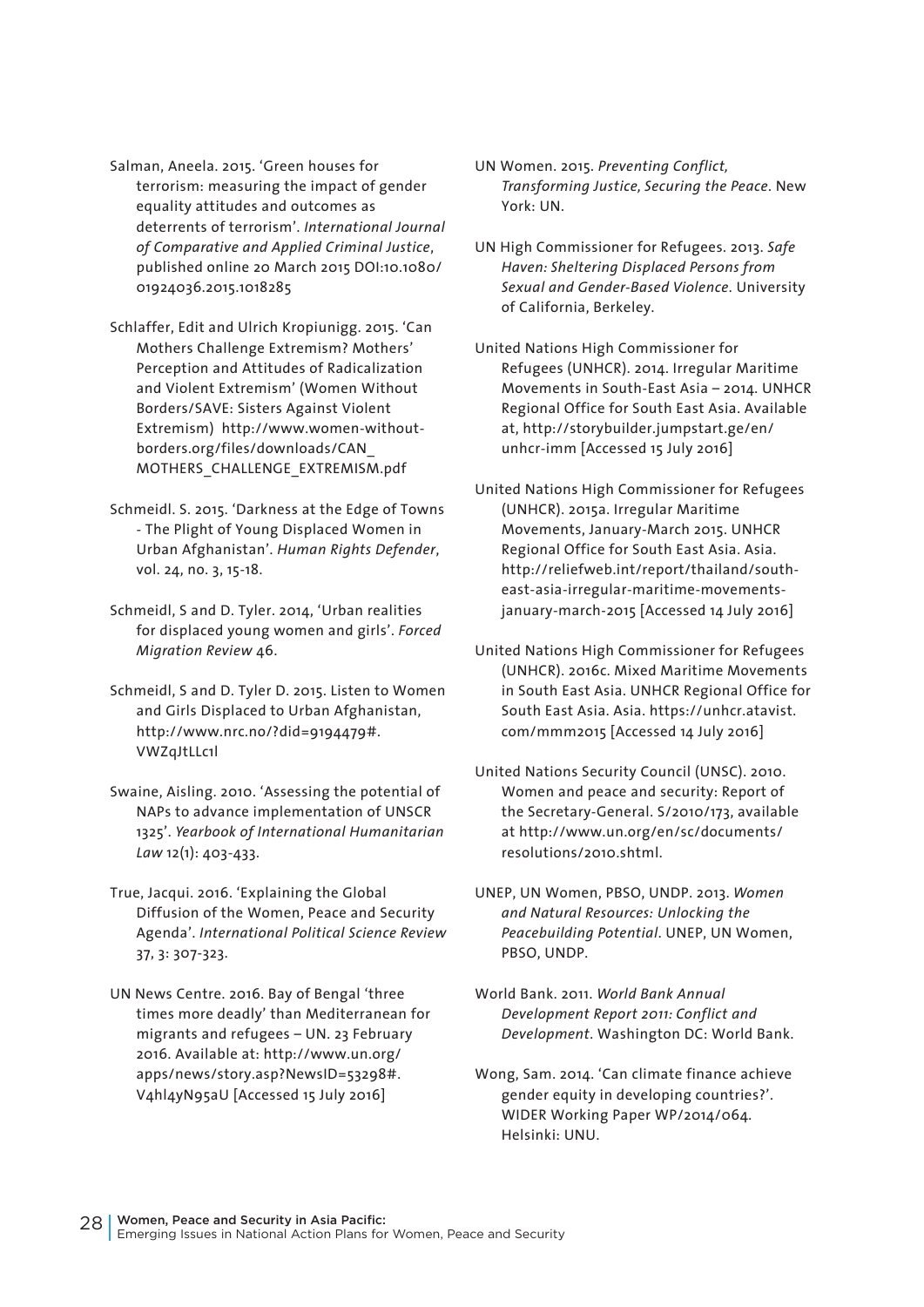## ENDNOTES

- 1. This paper was developed to inform the Asia Pacific Symposium on WPS National Action Plans coorganised by UN Women and the Embassy of Japan, July 11-13, 2016 and attended by representatives from governments, civil society, international organisations and universities in the region. It aims to identify the emerging peace and security issues that are currently absent from NAPs and are recommended for future inclusion, with a focus on thematic areas of particular significance to the implementation of the women, peace and security agenda in the Asia-Pacific region: climate change, displacement, prevention of violence and promoting a culture of peace and tolerance [CVE/ CT].
- 2. See at https://consultations2.worldhumanitariansummit.org/ bitcache/50b4cd3ad07469f44235f8a4c60353dfda17dbb0?vid=581741&disposition=inline&op=view
- 3. http://peacewomen.org/sites/default/files/WPS HLR open debate concept note October 2015.pdf
- 4. Tools other than NAPs for WPS implementation include, for example, specialised all parliamentary or legislative committees on women, peace and security as in the United Kingdom that monitor government legislation and policies from a WPS perspective; or the CEDAW reporting process that involves coordination across government agencies and civil society monitoring of government commitments and progress, including on General Recommendation 30 on conflict and post-conflict situations, through shadow reports
- 5. The United Nations Security Council determines the situations that the UN Agencies and Offices may refer to as 'conflict' situations
- 6. ECOWAS (Economic Community of West African States), the European Union (EU), the Inter-Governmental Authority on Development (IGAD), NATO (North Atlantic Treaty Organization), and the Pacific Islands Forum (PIF), the League of Arab States, and the African Union (AU).
- 7. With respect to ASEAN, Davies (2016) highlights the compatibility of the WPS agenda with ASEAN's agenda but argues that the particularly traditionalist account of gendered agency shared by ASEAN elites is at odds with the WPS agenda's emphasis on women's political agency to address peace and security concerns. This lack of cultural, rather than institutional, fit may constrain the development of an ASEAN WPS action plan.
- 8. https://medium.com/@UNOCHA/the-invisibility-of-women-and-girls-affected-by-humanitariancrises-e7d66a7ed01f
- 9. Ban Ki Moon referred to the "one common theme"of the 2015 reviews of UN Peace Operations, Peacebuilding Architecture, and Women, Peace and Security. See at http://www.un.org/apps/news/ story.asp?NewsID=52252#.Vh71\_RArKu5. See also UN CVE Plan of Action 2015, para 6.
- 10. UN Security Council. 2016. Report of the Security-General on conflict-related sexual violence. (S/2016/361), 20 April.
- 11. Schmeidl S. 2015. 'Darkness at the Edge of Towns The Plight of Young Displaced Women in Urban Afghanistan'. Human Rights Defender, vol. 24, no. 3, 15-20. 18, http://heinonline.org/HOL/ Page?handle=hein.journals/hurighdef24&id=1&size=2&collection=journals&index=journals/ hurighdef. Schmeidl S; Tyler D. 2014. 'Urban realities for displaced young women and girls', Forced Migration Review, vol. 2014, no. 46, Afghanistan's displaced people: 2014 and beyond, pp.37-38, http://www.fmreview.org/en/afghanistan.pdf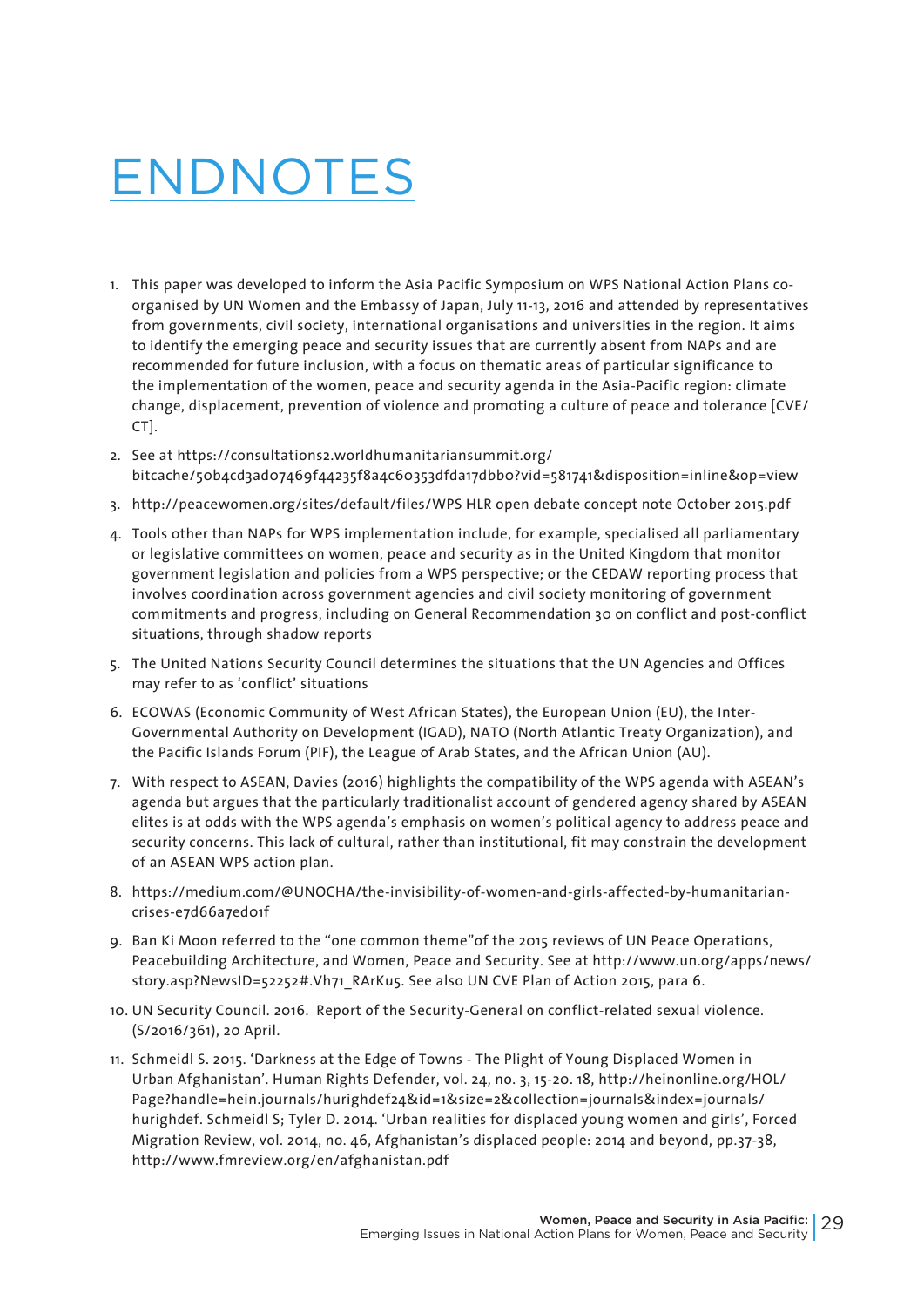- 12. The 2015 Andaman Sea crisis showed an increase in the numbers of women irregularly crossing borders in SE Asia. UNHCR reported that of the 62,000 irregular migrants who departed the Bay of Bengal by boat and through the Andaman Sea towards Thailand and Malaysia in the first three quarters of 2014, 10 percent were women and children (UNHCR 2014). In the last quarter of 2014 there was a 4 percent increase in the number of female passengers to 14 percent of the total number of passengers on board boats departing from the Bay of Bengal (UNHCR 2015a) and by the end of 2015, female passengers made up 15 percent of all passengers to travel in that year (UNHCR 2016c). Pickering and Powell argue that this shows an increasing trend in the number of women migrating along this irregular pathway, which has a fatality rate three times higher than in the European migrant crisis experienced in the Mediterranean Sea (UN News 2016, UNHCR 2016c).
- 13. Due to the historical impunity for acts of VAW, we are only beginning to understand their scale and forms in Asia. The limited public awareness of VAW results from the significant under or nonreporting of this violence to authorities due to the societal stigmatisation associated with being a victim. Pervasive gender, ethnic, class, caste and other oppression attach the shame of sexual and domestic violence for instance with the (female) victim or survivor and not the (male) perpetrator. Victims may not report experiences of violence to avoid dishonouring themselves and their family. Moreover, VAW is frequently considered as normal or a male entitlement, such that its prevention or elimination is considered impossible (Fulu et al., 2013: 3).
- 14. Gender inequalities within states are already known to affect conflict and state behaviour in a range of ways; the instigation of conflict, the escalation and severity of violence during crises are all exacerbated in states with greater domestic gender inequality (Caprioli 2005; Hudson et al 2012).
- 15. Organization for Security and Cooperation in Europe. 2013. 'Women and Terrorist Radicalization: Final Report.' February, 2013, http://www.osce.org/secretariat/99919?download=true. a planned good practices document on Gender and Countering Violent Extremism, led by the Organization for Security and Cooperation in Europe (OSCE), both of which will be endorsed by the GCTF at a Ministerial Meeting in the coming 2 years.
- 16. See at http://www.un.org/press/eng/2015/sc12076.doc.html
- 17. See for example, ICAN and Association for Women in International Development (AWID), 'Extremism as Mainstream: implications for Women, Development and Security in the MENA/Asia region, Washington DC, 2014'; Hedayah and the Global Centre on Cooperative Security, 'The Roles of Families and Communities in Strengthening Community Resilience Against Violent Extremism Meeting Note', May, 2014. Women's Peacemakers Programme (Joan B. Kroc Institute) – Defying Extremism – Gendered Responses to Religious Violence, Dialogue in Philippines, 20-23 February 2014; Naureen Chowdhury Fink and Rafia Barakat, 'Strengthening Community Resilience against violence and extremism – Roles of Women in South Asia'. Center on Global Counterterrorism Cooperation, 2013.
- 18. Sendai Principle d): Disaster risk reduction requires an all-of-society engagement and partnership. It also requires empowerment and inclusive, accessible and non-discriminatory participation, paying special attention to people disproportionately affected by disasters, especially the poorest. A gender, age, disability and cultural perspective should be integrated in all policies and practices, and women and youth leadership should be promoted. In this context, special attention should be paid to the improvement of organised voluntary work of citizens.
- 19. See also the United Nations Global Counter-Terrorism Strategy (A/RES/60/288) and the UN Secretary-General's Plan of Action to Prevent Violent Extremism (A/70/674).